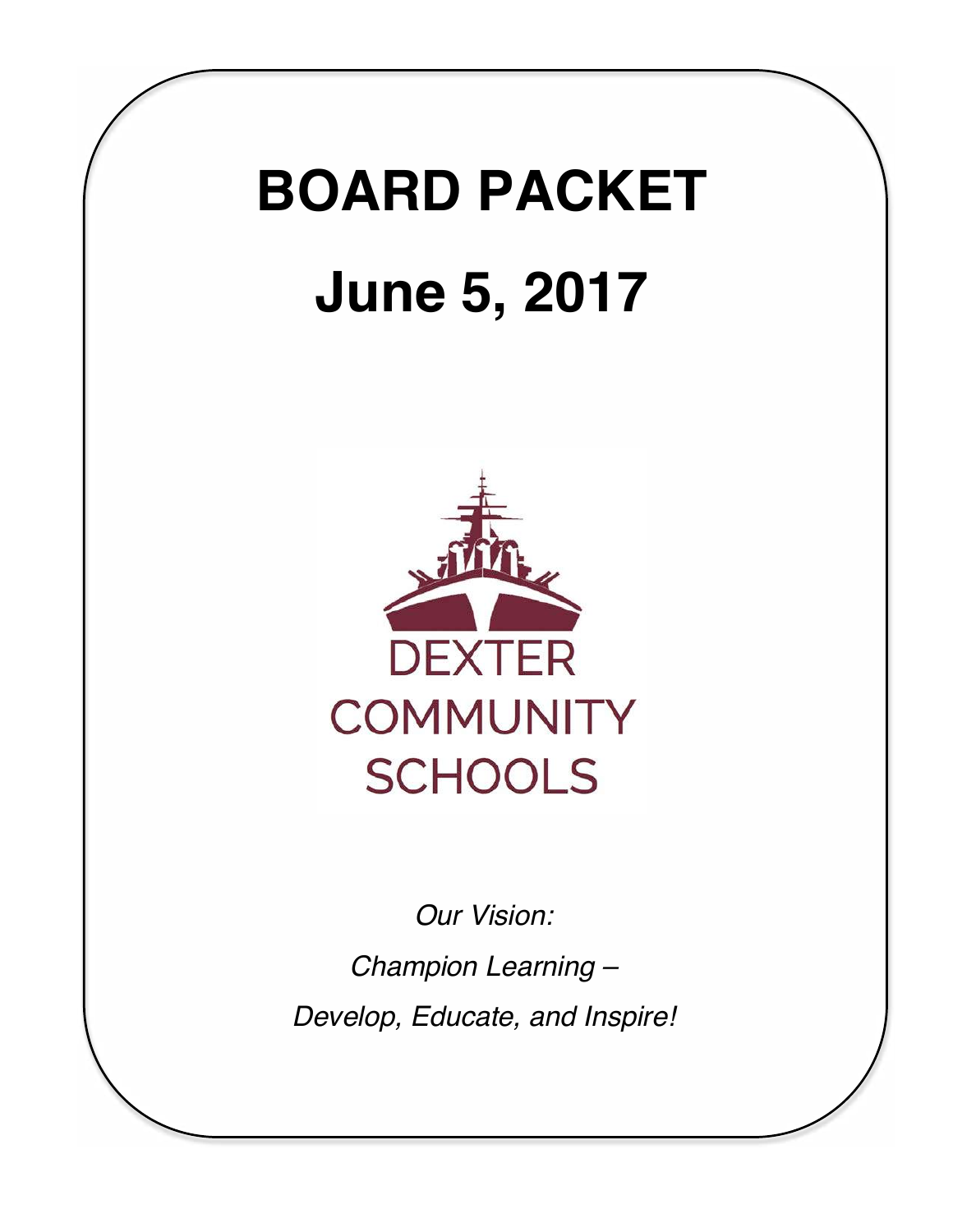

### **BOARD MEETING AGENDA**

- **A. ROLL CALL**
- **B. MEETING MINUTES:** 5/22/2017, Special Meeting Minutes & Closed Minutes 5/23/2017
- **C. APPROVAL OF AGENDA**

#### **D. SCHOOL PRESENTATIONS**

- 1. Dreadbots
- 2. Boys Swim Team
- 3. SRSLY Presentation
- 4. 2017-18 Budget Hearing

#### **E. SUPERINTENDENT UPDATE**

1. DHS Honors Night and Commencement

#### **F. STUDENT REPRESENTATIVES UPDATE**

**G. PUBLIC PARTICIPATION:** *Persons who wish to address the Board may complete a Public Comment Card to be presented to the Board president at the beginning of the meeting. Each speaker is allotted a maximum of 5 minutes unless otherwise notified. Each speaker will be asked to announce his/her name and indicate if he/she represents any organization or agency. No person may speak more than once on the same subject during a single meeting. For further details see our policy on Public Participation at Board Meetings.* 

#### **H. CONSENT ITEMS**

1. Personnel – Retirements

#### **I. ACTION ITEMS:**

- 1. Superintendent Performance-Based Pay Approval
- 2. Board Calendar 2017-18
- 3. Policies First Reading
- **J. DISCUSSION ITEMS - none**
- **K. PUBLIC PARTICIPATION:** *See Policy 0167.3*
- **L. BOARD COMMENTS**

#### **M. INFORMATION ITEMS**

- 1. Nice Job Notes April 2017
- 2. Personnel Committee Draft Minutes 5/15/2017
- 3. Policy Committee Draft Minutes 5/23/2017

#### **N. CLOSED SESSION**

1. Superintendent Quarterly Evaluation

#### **CALENDAR**

**\*Tuesday, June 6 – 6pm** WCRC Shield Road Bridge Project Info Mtg. (Mill Creek) **Thursday, June 8 – 7pm** Honors Night (CPA) **\*Sunday June 11 – 2pm** Commencement (DHS) **\*Monday June 12 – 7pm** Community Bond Forum Creekside Cafeteria **\*Friday, June 16** Last Day of School (half day) **\*Monday, June 19 – 7pm** Board Meeting (Copeland) **\*Tuesday, June 20 – 6pm** Equity & Opportunity Meeting (WISD Vogel A & B) \***Monday July 17 – 7pm** Community Bond Forum Creekside Cafeteria \***Monday, July 24 – 7pm** (tentative) Board Meeting (Copeland) \***Monday July 31 – 7pm** Community Bond Forum Creekside Cafeteria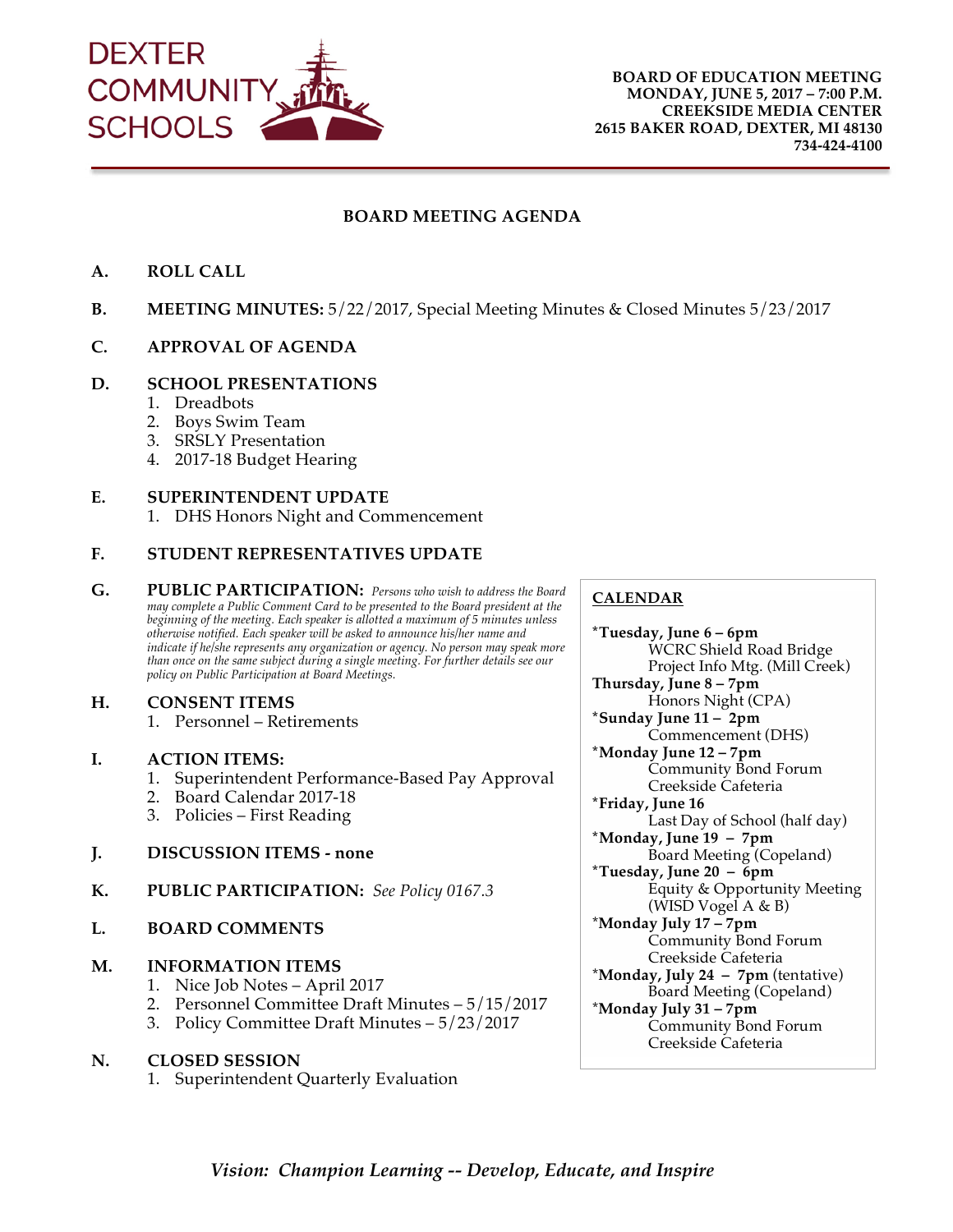# **BOARD NOTES JUNE 5, 2017**

### **A. ROLL CALL**

### **B. MEETING MINUTES (5/22/2017, Special Meeting & Closed Minutes 5/23/2017)**

### **C. APPROVAL OF AGENDA**

- 1. Approval of Agenda. Board policy provides that the Superintendent of Schools shall prepare an agenda for all Board meetings as directed by the President of the Board of Education.
- \* An appropriate motion might be, "I move that the agenda be approved as presented/amended."

# **D. SCHOOL PRESENTATIONS**<br>1. **Dreadbots Demonstration**

- Dreadbots Demonstration
- 2. DHS Boys Swim and Dive Team Recognition
- 3. SRSLY Presentation
- 4. 2017-18 Budget Hearing. Your packet contains a memo from Chief Financial Officer Sharon Raschke regarding the 2017-18 Budget approval process. At this time, the board will hear public comments related to the 2017-18 operating budget and the proposed 2017 property tax millage.
- **E. SUPERINTENDENT UPDATE**

### **F. STUDENT REPRESENTATIVES UPDATE**

**G. PUBLIC PARTICIPATION:** *Persons who wish to address the Board may complete a Public Comment Card to be presented to the Board president at the beginning of the meeting. Each speaker is allotted a maximum of 5 minutes unless otherwise notified. Each speaker will be asked to announce his/her name and indicate if he/she represents any organization or agency. No person may speak more than once on the same subject during a single meeting. For further details see our policy on Public Participation at Board Meetings.*

### **H. CONSENT ITEMS**

- 1. Personnel Retirement. Your packet contains retirement letters from Creekside teacher Marsha Meyerhoff effective June 16, 2017 and from Wylie teacher Margaret Thiele effective September 1, 2017.
- \* An appropriate motion might be, "I move that the Board of Education acknowledge Marsha Meyerhoff and Margaret Thiele's retirements."

### **I. ACTION ITEMS**

1. Superintendent Performance-Based Approval. The personnel committee is recommending the Performance-based pay for the 2016-2017 school year for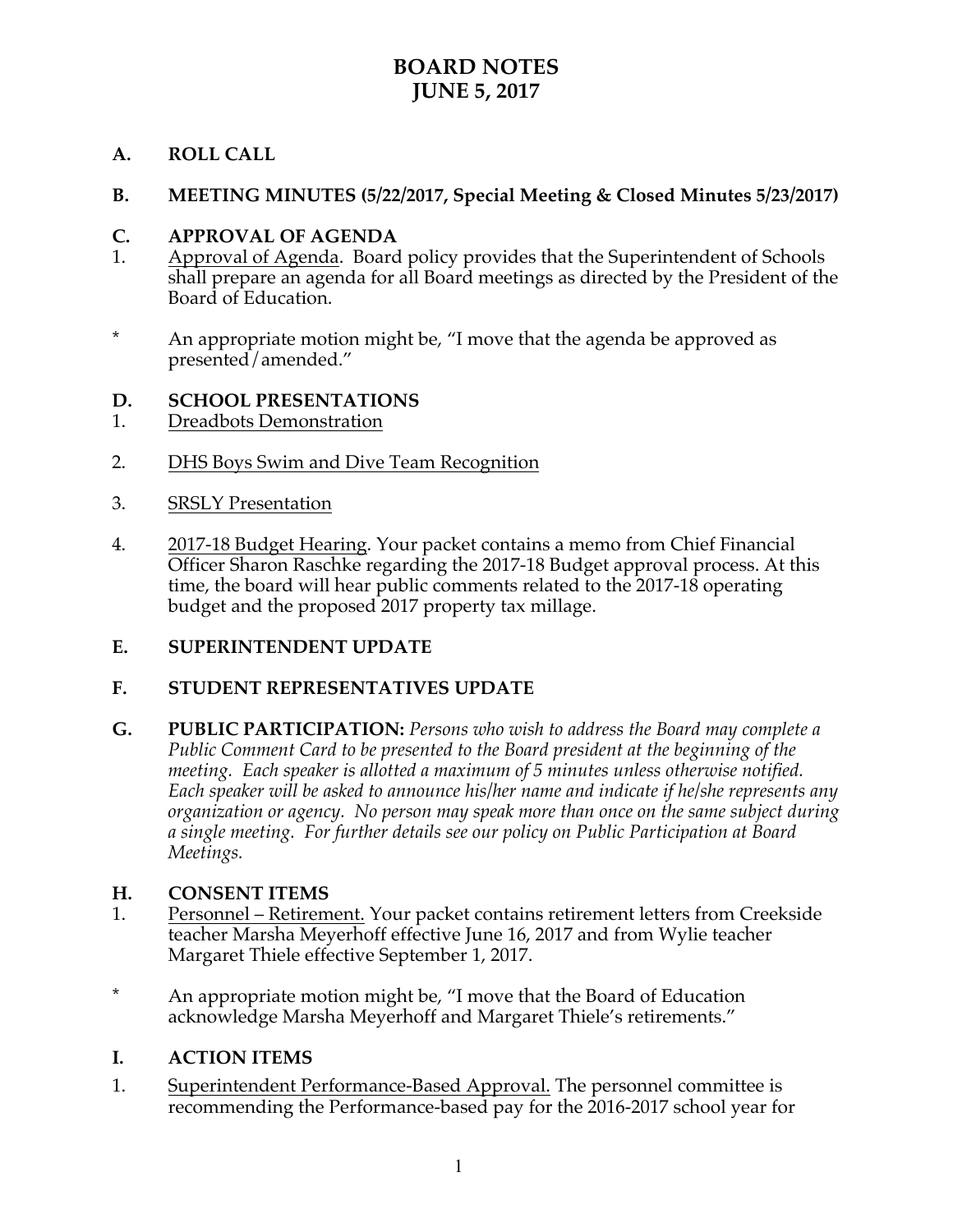# **BOARD NOTES JUNE 5, 2017**

Superintendent Christopher Timmis to be eight percent (8%) of the annual base salary. Section 380.1250 of the Michigan School Code states that a "school district shall implement and maintain a method of compensation for its teachers and school administrators that includes job performance and job accomplishments as a significant factor in determining compensation..." Consistent with Section 380.1250 of the Michigan School Code, the Superintendent contract provides that up to ten percent  $(10\%)$  of the annual base salary is performance-based pay and determined annually by June 30th based on criteria and goals. On March 13, 2017, the Board of Education approved the evaluation of the Superintendent rating him Highly Effective based on the evaluation instrument and the meeting of adopted district performance goals. The recommendation for the performance-based pay of eight percent (8%) of the annual base salary is reflected in the Personnel Committee minutes from the May 15, 2017 meeting.

- \* An appropriate motion might be, "I move that the Dexter Board of Education approve the recommendation from the Board Personnel Committee for Performance-Based Pay for the 2016-2017 to be 8% of the base salary for Superintendent Christopher Timmis."
- 2. Board Calendar 2017-18. The Board reviewed a proposed meeting schedule for 2017-18 at its May 22, 2017 meeting. This item is presented for action tonight.
- \* An appropriate motion might be, "I move that the proposed Board of Education meeting schedule be approved as presented/amended."
- 3. Policies First reading. Your packet contains a summary along with draft policies 0168.1 (Bylaw – Meeting Minutes), 2221 (Mandatory Courses), 2461 (Covert Recording of Meetings), 2623 (Student Assessment), 3120.04 (Employment of Substitutes), 3121 and 4121 (Criminal History Record Check), 5111.01 (Homeless Students), 5111.03 (Children and Youth in Foster Care), 5517.01 (Bullying), 5610 (Emergency Removal, Suspension, and Expulsion of Nondisabled Students), 5610.01 (Expulsions/Suspensions Required by Statute), 7540.02 (Web Content, Services and Apps), 8300 (Continuity of Organizational Operations Plan), 8305 (Operations), 8321 (Criminal Justice Information Security), 8330 (Student Records), 8340 (Letters of Reference), 8500(Food Services). These have been reviewed by the policy committee and are ready for first reading this evening.

An appropriate motion might be, "I move that draft policies 0168.1 (Bylaw – Meeting Minutes), 2221 (Mandatory Courses), 2461 (Covert Recording of Meetings), 2623 (Student Assessment), 3120.04 (Employment of Substitutes), 3121 and 4121 (Criminal History Record Check), 5111.01 (Homeless Students), 5111.03 (Children and Youth in Foster Care), 5517.01 (Bullying), 5610 (Emergency Removal, Suspension, and Expulsion of Nondisabled Students), 5610.01 (Expulsions/Suspensions Required by Statute), 7540.02 (Web Content, Services and Apps), 8300 (Continuity of Organizational Operations Plan), 8305 (Operations), 8321 (Criminal Justice Information Security), 8330 (Student Records), 8340 (Letters of Reference), 8500(Food Services) be approved for first reading as presented/amended."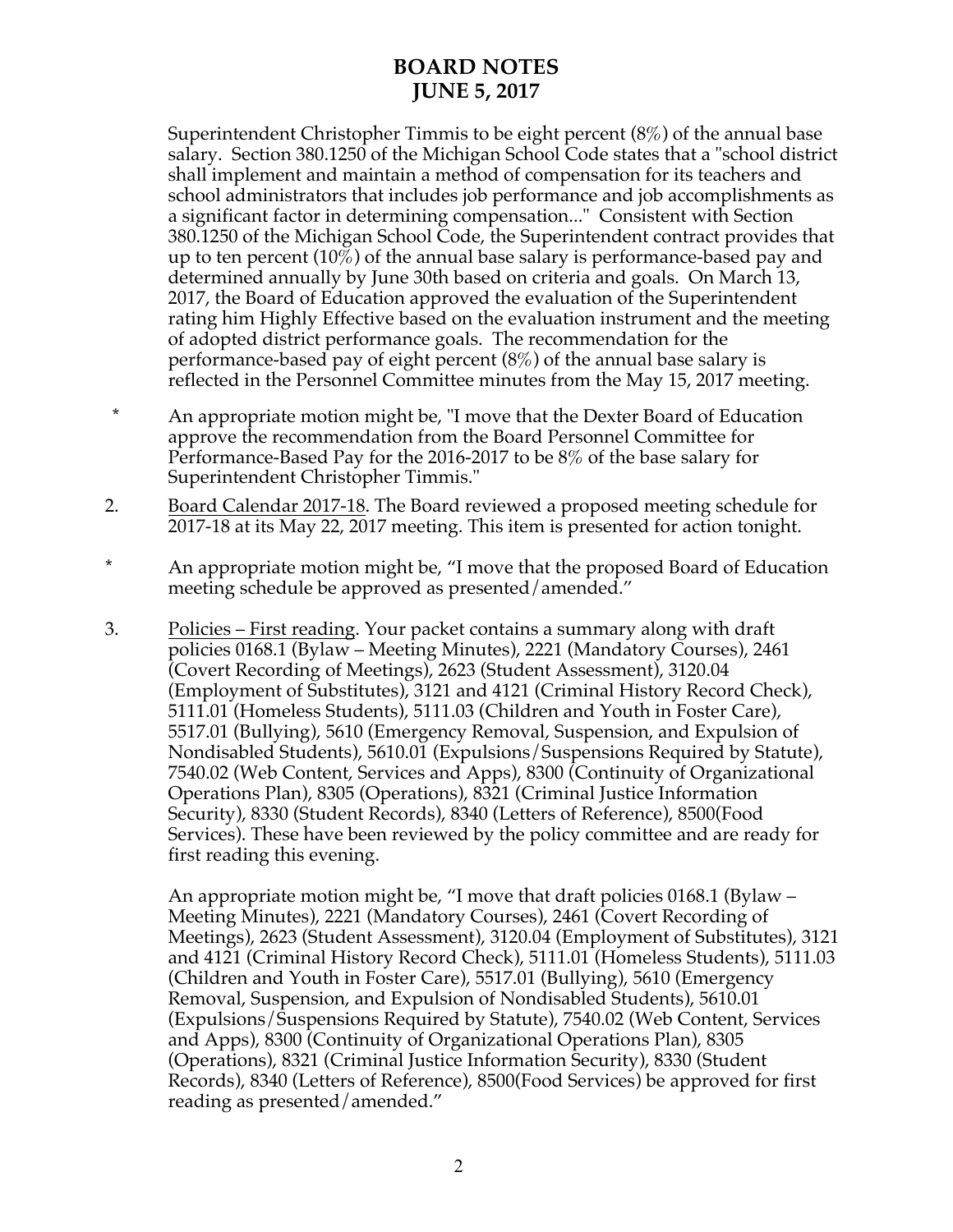# **BOARD NOTES JUNE 5, 2017**

### **J. DISCUSSION ITEMS - none**

**K. PUBLIC PARTICIPATION:** *See Policy 0167.3 for details.*

### **L. BOARD COMMENTS**

### **M. INFORMATION ITEMS**

- 1. Nice Job Notes April 2017
- 2. Personnel Committee Draft Minutes 5/15/2017
- 3. Policy Committee Draft Minutes 5/23/2017

### **N. CLOSED SESSION**

1. Superintendent Quarterly Evaluation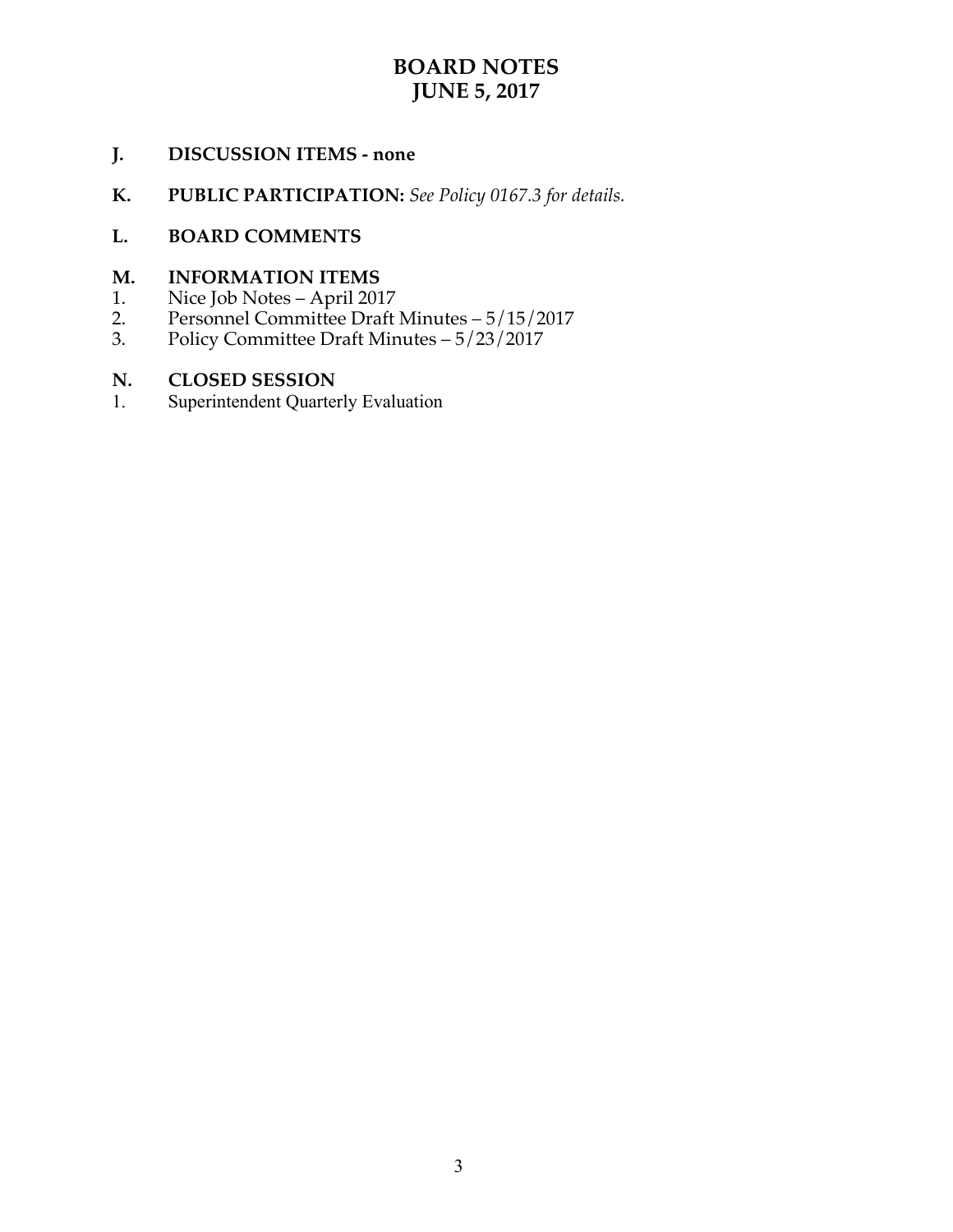### **A. ROLL CALL**

**Members Present:** Ron Darr, Dick Lundy, Rob Mitzel, Barbara Read, Julie Schumaker, Michael Wendorf, Student Representative Erin Evans **Members Absent:** Daryl Kipke, Student Representative Rylee Kim **Administrative & Supervisory Staff:** Jami Bronson, Dori Gross, Kit Moran, Brett Pedersen, Sharon Raschke, Barb Santo, Mollie Sharrar, Chris Timmis **D.E.A.:** Jessica Baese

### **D.E.S.P.A.:** none

### **Transportation:** none

**Press:** Doug Marrin, We Love Dexter

**Guests:** Brian Marcel, Eric Mettes, Erin Kennedy, Nathan McConnell, Kellem McConnell, Jason McConnell, Sarah Hawley, Andrew Curry, Terry Walters, Sandra Sloan, Jennifer Terbush, Stephanie McCormick, Melanie Reyes, Patty Anderson, Ed Anderson, Paula Kipke, Andy Mellifont, Dennis Berry, Mill Creek students Faith Anderson, Megan Colosky, Ella Diab, Dylan Lee, Elizabeth Evans, Brady Fletcher, Alicia Hill, Isabel Ledbetter, Aidan McConnell, Clare McCormick, Sophia Mettes, Isabel Reyes, Kayla Rivers, Anthony Roperti, Alexis TerBush, Abby VanNoord, Aidan Bishop, Keegan Kipke, Olivia Mellifont, Lillian Robeson, Annalisa Shehab, Emma Sortor, Leo Varitek, Carley Curry, Charlotte Hawley, Kenzie Kennedy, Arianna Roperti, Corin Jordan, Eden Schnurstein

The meeting was called to order at approximately 7:05pm by Board President Michael Wendorf.

### **B. MEETING MINUTES – 5/8/2017**

Ron Darr made a motion to approve the meeting minutes from 5/8/2017. Rob Mitzel supported the motion. **Motion Carried (unanimous).**

### **C. APPROVAL OF AGENDA**

Board policy provides that the Superintendent of Schools shall prepare an agenda for all meetings as directed by the President of the Board of Education.

Board President Michael Wendorf amended the agenda to add a discussion item: Washtenaw Association of School Boards Legislative Breakfast

Julie Schumaker made a motion to approve the agenda as amended. Rob Mitzel supported the motion. **Motion Carried (unanimous).**

### **D. SCHOOL PRESENTATIONS – Mill Creek CS&L Recognition**

Mill Creek staff Jami Bronson, Brett Pedersen, Val Berryman, and Marianne Mutschler along with Lions Club representatives Terry Walters and Dennis Berry presented service pins, certificates, and awards to Mill Creek students in recognition of their community service and leadership.

### **E. SUPERINTENDENT UPDATE**

Superintendent Chris Timmis updated the Board on several items: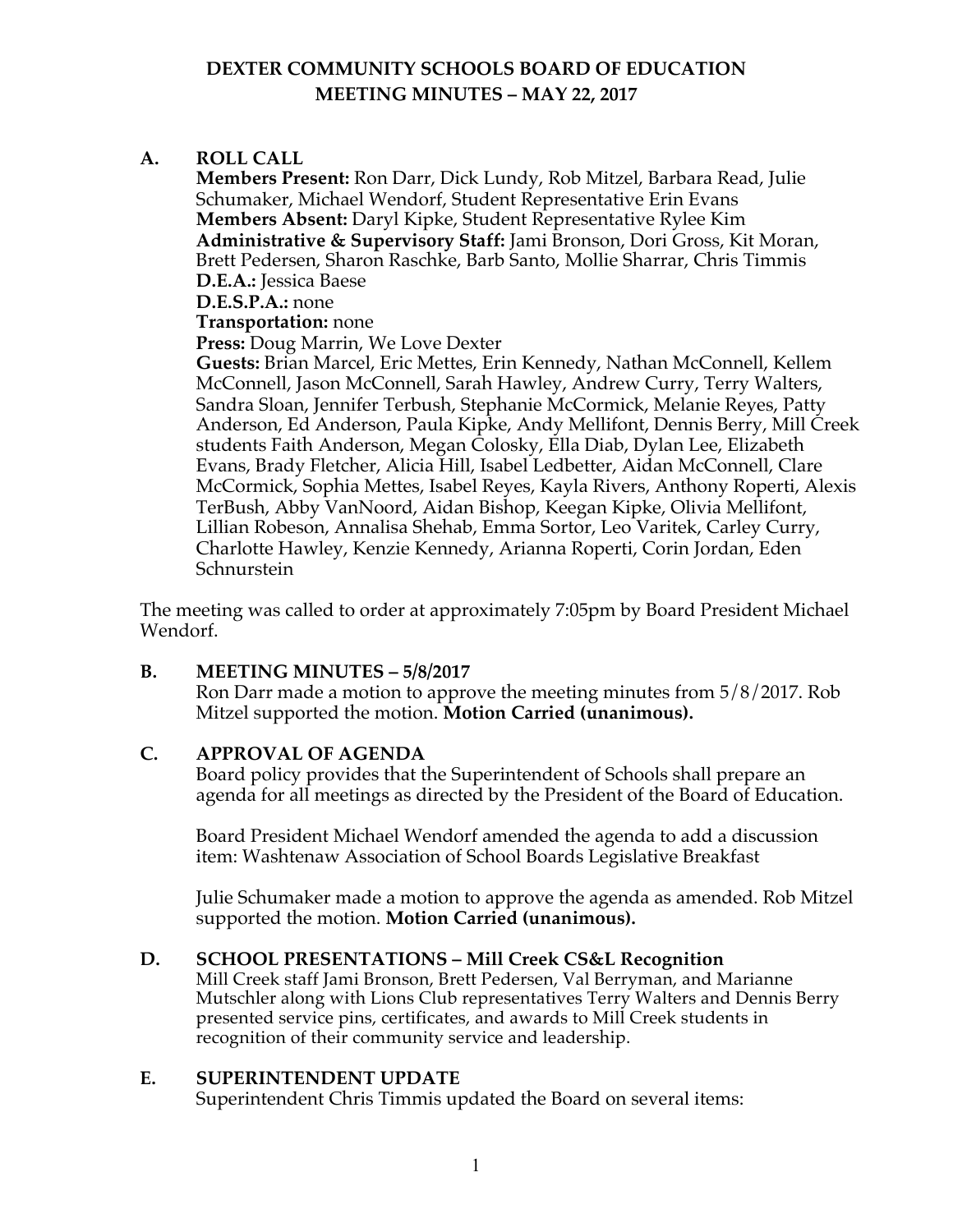- Friday May  $26<sup>*</sup>$  is a professional development day a half day for students. The annual retirement/recognition event will be happening in the Commons from 12:45pm-1:15pm that day – all board members are invited.
- Creekside teachers Kirsten Korff and Gary Puhl have been selected to become national trainers for Summit Learning (Basecamp) this summer.
- Chris will be in the dunk tank at the Wylie Warnival on Wednesday, May  $24$ th.
- On May  $17^{\circ}$ , the Washtenaw County Road Commission held a kickoff meeting for the Baker/Shield/Dan Hoey roundabouts project slated for June 2018. The Superintendent extended permission for the commission to survey district property. The county will likely need to purchase property needed to complete the work. Dr. Timmis will inform the board when these conversations begin and will need guidance from the Board on this subject in the future.
- The technology department is working on year-end inventory, updating cameras and their software, and working on online registration for new enrollments and existing family updates.
- NWEA testing is wrapping up.
- Technology and Mill Creek Staff are working on middle school transcripts
- The MASB budget update has good and bad news: projections for the School Aid Fund continue to go up, but the General Fund is showing a shortfall this year that grows to almost \$400 million in the next three years. The House and Senate passed versions of the budget that absorb this year's General Fund gap, but there are additional stressors to that fund in coming years. Governor Snyder appears not to support recent discussions to close the MPSERS system. It appears unlikely that the State will finish the budget by the end of May, which makes completing district budgets more challenging.

### **F. STUDENT REPRESENTATIVES UPDATE**

1. Student representative Erin Evans updated the Board on high school sports year-end competitions and upcoming school events.

### **G. PUBLIC PARTICIPATION**

1. Sandy Sloan, Dexter parent and DCS Staff member, shared with the Board her personal experience with the IB programme. She said she was unsure about the programme until she saw how it personally helped her daughter and thanked Mr. Wendorf for his advice.

### **H. CONSENT ITEMS**

The following consent items were approved in bulk with Dick Lundy making the motion to approve and Ron Darr offering support. **Motion Carried (unanimous).**

- 1. Personnel Retirement The Board acknowledged the resignations of Valorie Berryman.
- 2. Personnel New Hire

The Board offered Brook Fraley a probationary teaching contract for the 2017-18 school year absence for the 2017-18 school year.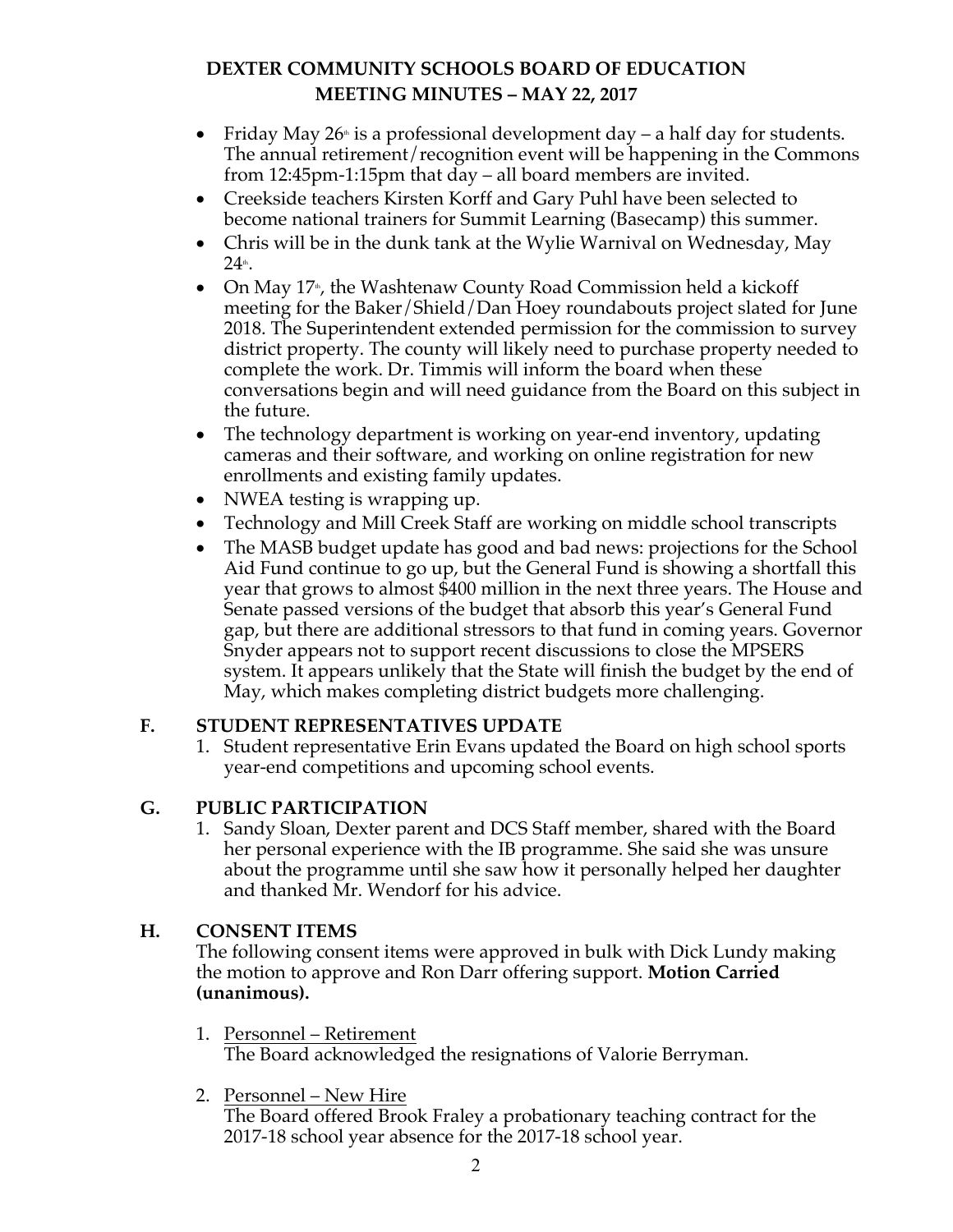3. April Budget Report. The Board accepted the April 2017 Budget Report.

### **I. ACTION ITEMS**

1. WISD Budget. At its May 8, 2017 meeting, the Board had the opportunity to review and discuss the proposed WISD budget for 2017-18. Washtenaw Intermediate School District Assistant Superintendent Brian Marcel was present to answer any questions regarding the proposed budget.

Julie Schumaker made a motion that the Board approve the attached WISD 2017-18 budget and Dick Lundy supported the motion. **Motion Carried (unanimous).**

2. DHS Math Course Materials. At its May 8, 2017 meeting, the Board reviewed a proposal to purchase new high school math materials.

Dick Lundy made a motion that the Board authorize the purchase of Precalculus with Limits, K12AE Calculus, and The Practice of Statistics, all with digital resources, at a total cost not to exceed \$38,396.58, and the Superintendent will discuss with the finance committee the source of those funds prior to their budget allocation. Julie Schumaker supported the motion. **Motion Carried (unanimous).** 

3. Additional Positions for 2017-18. At its May 8, 2017 meeting, the Board reviewed and discussed a recommendation from Superintendent Chris Timmis regarding adding additional student supports and opportunities for 2017-18, as well as a recommendation to approve funding for an additional counselor at Mill Creek and math support for 2017-18.

Julie Schumaker made a motion that the Board approve funding for an additional counselor at Mill Creek and math support for 2017-18. Barbara Read supported the motion. **Motion Carried 5-1 (Opposed: Rob Mitzel).** 

4. WISD Biennial Election. At the April 17, 2017 meeting, the Board discussed nominating a voting representative and preferred candidates for the June 5, 2017 WISD Board election.

Michael Wendorf made a motion that the Board of Education adopt the attached resolution designating Rob Mitzel as Dexter's election representative and Michael Wendorf as an alternate, and designating Steve Olsen and Mary Jo Callan as Dexter's choice of candidates." Rob Mitzel supported the motion. **Motion Carried (unanimous).** 

### **J. DISCUSSION ITEMS**

1. Washtenaw Association of School Boards Legislative Breakfast. Julie Schumaker shared with the Board her notes from the WASB Legislative Breakfast that pertained to the budget discussion.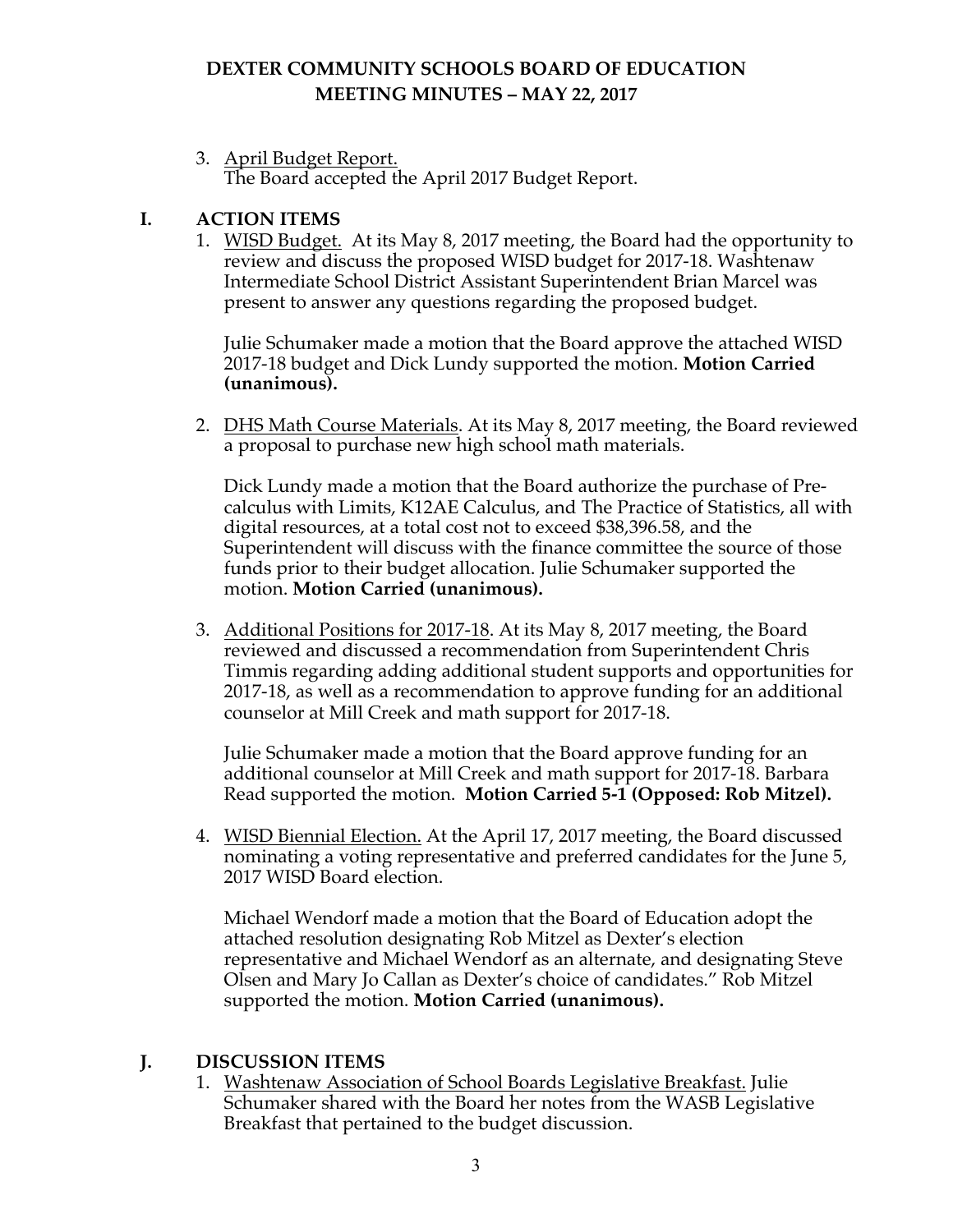- 2. 2017-18 Budget. The Board discussed a memorandum from CFO Sharon Raschke summarizing the 2017-18 budget planning thus far, as well as a chart outlining long-range trends. The public budget hearing will be held June 5, 2017 and the 2017-18 budget must be adopted by June 30, 2017. The budget detailed by account lines is available in the Business Office.
- 3. Board Calendar 2017-18. The Board reviewed a proposed meeting schedule for 2017-18.

### **K. PUBLIC PARTICIPATION - none**

### **L. BOARD COMMENTS - none**

### **M. INFORMATION ITEMS**

- 1. Draft Facilities Committee Minutes 2/13/2017, 5/1/2017
- 2. Draft Finance Committee Minutes 5/1/2017
- 3. Mill Creek CS&L Pin Award Recipients

A motion was made by Dick Lundy and seconded by Ron Darr to adjourn the meeting at approximately 8:45pm. **Motion Carried (unanimous).** 

MINUTES/hlv

Ron Darr, Secretary Board of Education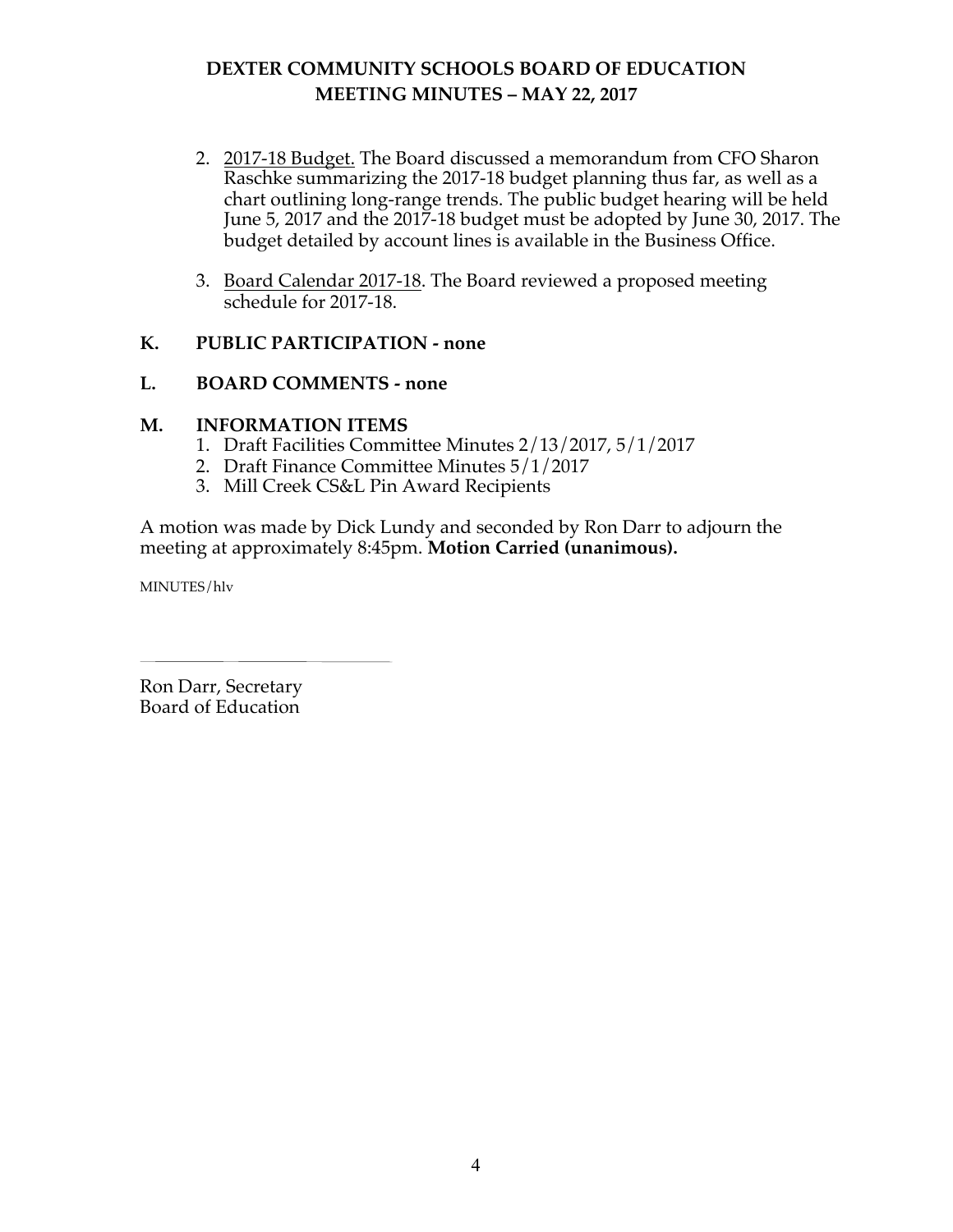## **MINUTES SPECIAL BOARD MEETING COPELAND BUILDING – 9:00AM MAY 23, 3017**

**A. ROLL CALL**

| <b>Members Present:</b>                               | Ron Darr, Barbara Read, Julie Schumaker,<br>Michael Wendorf |
|-------------------------------------------------------|-------------------------------------------------------------|
| <b>Members Absent:</b>                                | Daryl Kipke, Dick Lundy, Rob Mitzel                         |
| Administrative &<br><b>Supervisory Staff:</b>         | Brett Pedersen, Tammy Reich, Chris Timmis                   |
| D.E.A.:<br><b>DESPA:</b><br>PTO:<br>Press:<br>Guests: | None<br>None<br>None<br>None<br>[redacted]                  |

The meeting was called to order at approximately 9:01am by Michael Wendorf, President.

### **B. MINUTES - none**

### **C. APPROVAL OF AGENDA**

Board policy provides that the Superintendent of Schools shall prepare an agenda for all Board meetings as directed by the President of the Board of Education.

A motion was made by Julie Schumaker and seconded by Ron Darr to approve the agenda as presented. **Motion Carried (unanimous).**

### **D. SCHOOL PRESENTATIONS - none**

### **E. PUBLIC PARTICIPATION - none**

- **F. CONSENT ITEMS - none**
- **G. ACTION ITEMS:**
- 1. Student Disciplinary Hearing.

The student's family requested a closed hearing.

A motion was made by Julie Schumaker and seconded by Ron Darr to move into closed session for the purpose of considering a student discipline matter. **Motion Carried (Roll Call Vote: Ayes:** Michael Wendorf, Julie Schumaker, Ron Darr & Barbara Read. **Nays:** None.**)** The board went into closed session at approximately 9:03am.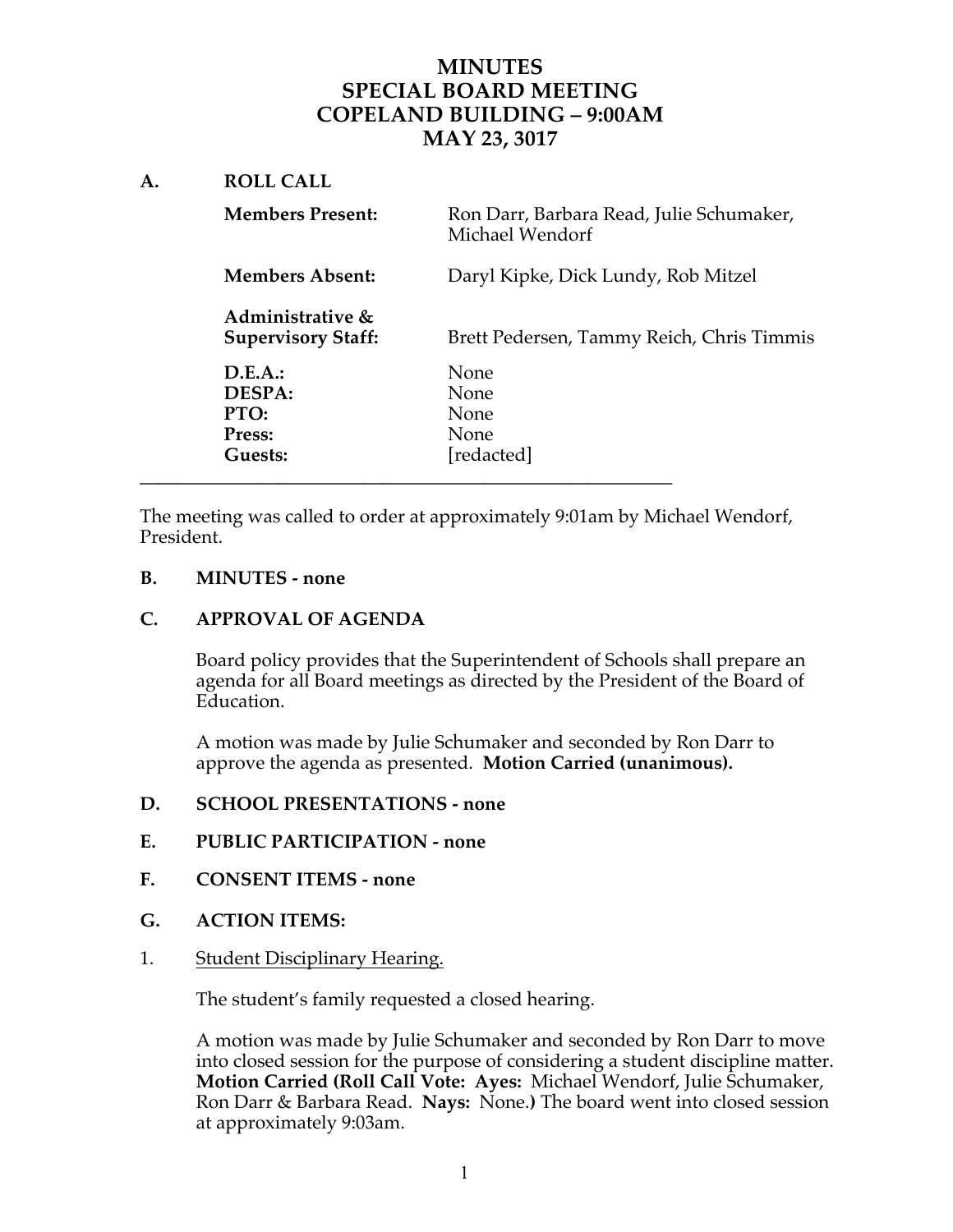### **H. CLOSED SESSION:**

### 1. Student Disciplinary Hearing.

The Board of Education heard a student discipline matter.

At approximately 10:12am, a motion was made by Julie Schumaker and seconded by Michael Wendorf to adjourn to Executive session for the purpose of discussing a student discipline matter. **Motion Carried (Roll Call Vote: Ayes:** Michael Wendorf, Julie Schumaker, Ron Darr & Barbara Read. **Nays:** None.**)**

### **I. EXECUTIVE SESSION:**

The Board of Education discussed a student discipline matter.

A motion was made by Julie Schumaker and seconded by Barbara Read to return from Executive session at approximately 10:39am. **Motion Carried (Roll Call Vote: Ayes:** Michael Wendorf, Julie Schumaker, Ron Darr & Barbara Read. **Nays:** None.**)**

A motion was made by Julie Schumaker and seconded by Barbara Read to return to Open session. **Motion Carried (Roll Call Vote: Ayes:** Michael Wendorf, Julie Schumaker, Ron Darr & Barbara Read. **Nays:** None.**)**

President Michael Wendorf recalled the meeting to order in Open session at approximately 10:40am.

A motion was made by Barbara Read and seconded by Michael Wendorf to approve the recommendation of the Superintendent in discipline matter Case #2 2016-17 and suspend the student for the remainder of the 2016-17 school year and provide homebound services. **Motion Carried (Unanimous**.**)**

- **J. DISCUSSION ITEMS - none**
- **K. PUBLIC PARTICIPATION - none**
- **L. BOARD COMMENTS - none**
- **M. INFORMATION ITEMS - none**
- **N. CLOSED SESSION - none**

A motion was made by Michael Wendorf and seconded by Julie Schumaker to adjourn the meeting at approximately 10:45am. **Motion Carried (unanimous).** MINUTES/hlv

**\_\_\_\_\_\_\_\_\_\_\_\_\_\_\_\_\_\_\_\_\_\_\_\_\_\_\_\_\_\_\_\_\_\_\_\_\_** Ron Darr, Secretary Board of Education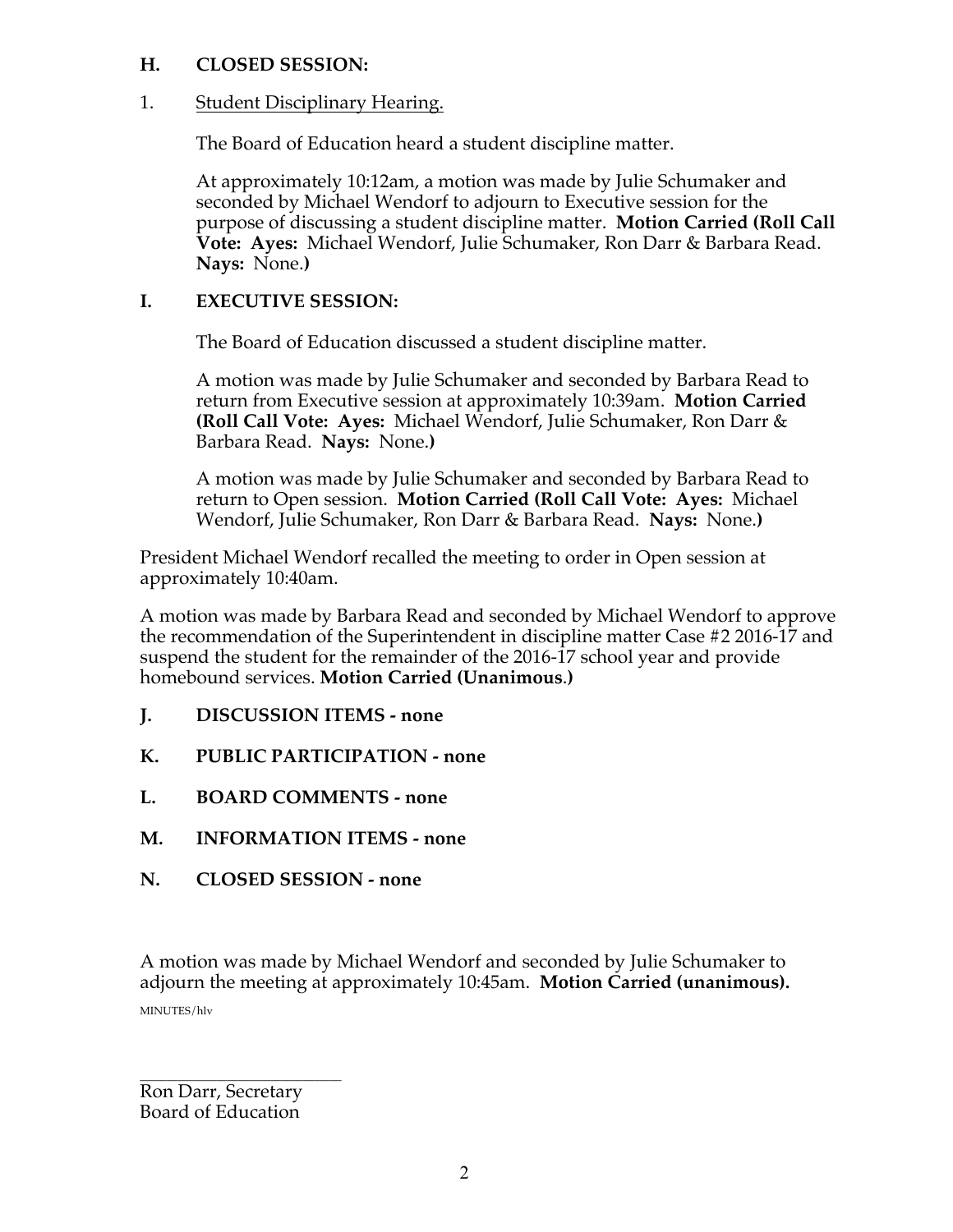

# **Resolution To Protect Our Communities from the Marijuana Industry**

SRSLY is a coalition of local community members dedicated to preventing destructive behavior in youth in the Chelsea, Dexter, Stockbridge, and Manchester school districts. The coalitions have drafted the following resolution with the goal of reducing youth access to marijuana and youth exposure to pro-marijuana messaging.

WHEREAS Gov. Rick Snyder signed three new Michigan state laws in September 2016 that add to the Michigan Medical Marihuana Act of 2008, including the Medical Marihuana Facilities Licensing Act, which authorizes applications for state operating licenses for medicinal marijuana facilities including growers, processors, provisioning centers, secure transporters and safety compliance facilities, beginning Dec. 15, 2017; and

WHEREAS local governments are *not* required by this law to allow medicinal marijuana facilities in their municipalities, but have the option whether to accept and regulate medicinal marijuana facilities and would need to adopt an ordinance to do so. Local governments that do not create such an ordinance effectively prohibit medicinal marijuana facilities in their jurisdictions; and

WHEREAS marijuana is still illegal under federal law under the Controlled Substances Act, which does not differentiate between medicinal and recreational marijuana use, and local governments who accept tax revenue from marijuana facilities, as well as organizations that accept donations from marijuana facilities, could be held liable under federal law; and

WHEREAS the National District Attorneys Association states that "state laws that authorize, license and regulate the possession, production, use and distribution of marijuana directly conflict with and are subject to preemption by federal drug laws that prohibit those same activities," and that the Department of Justice could decide to enforce these federal laws at any time $^{24}$ ; and

WHEREAS medicinal marijuana is a cash-only industry and banks open themselves up to government seizure by the Federal Deposit Insurance Corporation (FDIC) if they choose to accept money from a federally illegal act; and

WHEREAS for every \$1 gained from alcohol and tobacco tax revenues, \$10 is lost in legal, health, social, and regulatory costs<sup>1</sup>; and

WHEREAS states that have legalized marijuana for medicinal use have seen an increase in marijuana-related traffic deaths<sup>16</sup>; and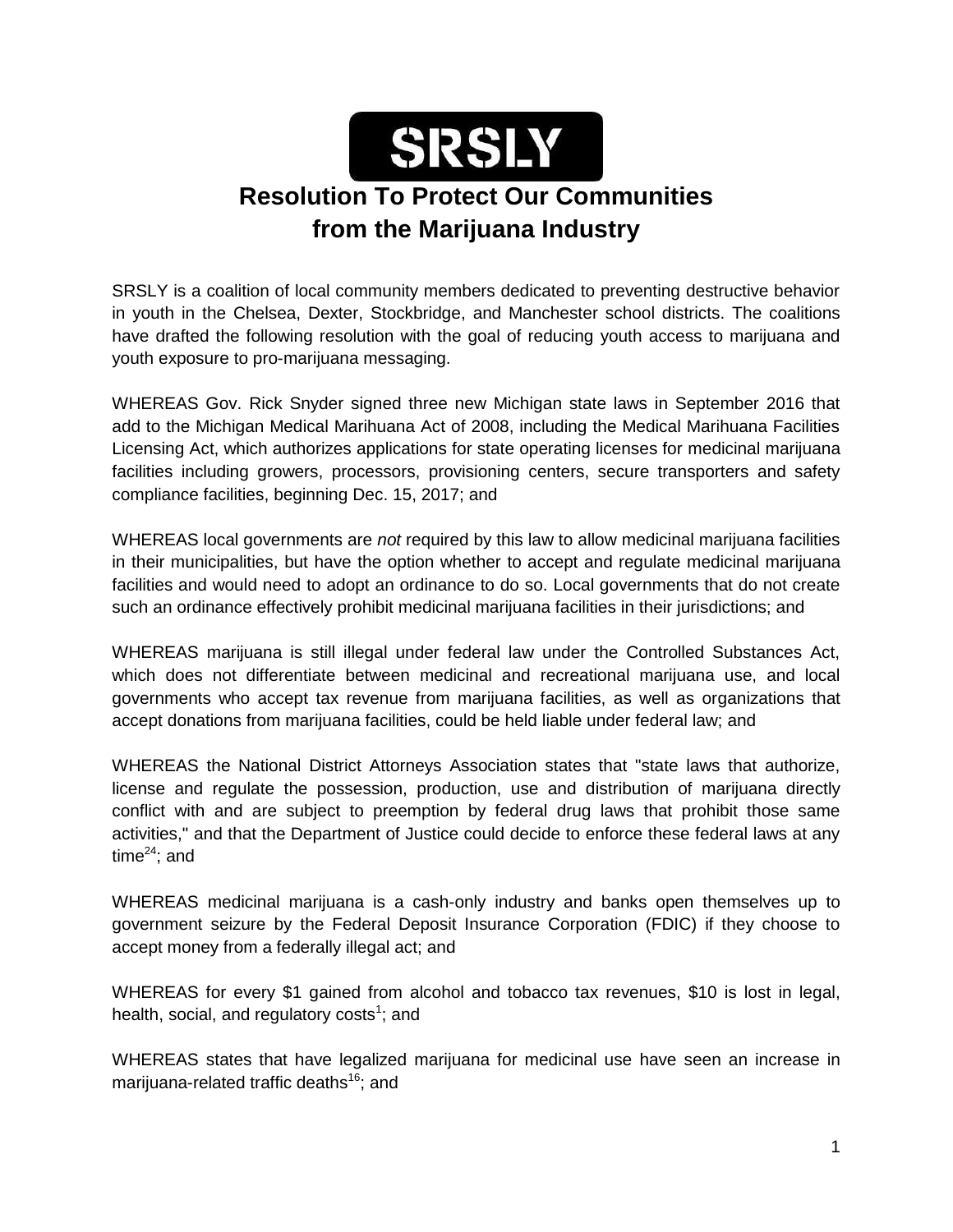WHEREAS marijuana is designated as a Schedule I drug under the Controlled Substances Act, for which the government states that the drug has a "high potential for abuse, has no currently accepted medical use in treatment in the United States, and has a lack of accepted safety for use of the drug or other substance under medical supervision<sup>3</sup>;" and

WHEREAS "currently accepted medical use" is defined as the drug's chemistry is known and reproducible, there are adequate safety studies, there are adequate and well-controlled studies proving efficacy, the drug is accepted by qualified experts, and the scientific evidence is widely available<sup>3</sup>; and

### **THE MEDICINAL MARIJUANA INDUSTRY IS NOT WELL REGULATED**

WHEREAS the U.S. Food and Drug Administration has *not* approved any product containing or derived from botanical marijuana *for any indication,* meaning FDA has not found any such product to be safe or effective for the treatment of any disease or condition<sup>4</sup>; and

WHEREAS the FDA states that scientific studies using clinically-controlled trials are needed to assess the safety and effectiveness of marijuana for medicinal use<sup>4</sup>; and

WHEREAS the American Medical Association has called for more scientific research into the potential benefits and harms of medicinal marijuana, stating that this "should not be viewed as an endorsement of state-based medical cannabis programs, the legalization of marijuana, or that scientific evidence on the therapeutic use of cannabis meets the current standards for a prescription drug product<sup>5</sup>."

WHEREAS the American Society of Addiction Medicine states that any type of medicinal marijuana "should be subject to the same safety and efficacy standards that are applicable to other prescription medications and medical devices. Such products should not be distributed or otherwise provided to patients unless and until they have received marketing approval from the FDA<sup>6</sup>;" and

WHEREAS doctors cannot legally prescribe marijuana for medicinal use, but must write a "recommendation" for a person to obtain a medicinal marijuana card, which does not restrict dosage or means of use; and

WHEREAS employees of medicinal marijuana dispensaries are not required to have any regulated level of education; this is unlike pharmacists, who are required to have a doctorate of pharmacy degree and be licensed by the Michigan Board of Pharmacy in order to dispense medicine; and

WHEREAS in Michigan and in other states with medicinal marijuana laws, 80% or more of users report using marijuana to treat "chronic or severe pain" and less than 5% of medicinal marijuana users have a diagnoses of HIV, AIDS, cancer, glaucoma, or epilepsy<sup>7</sup>; and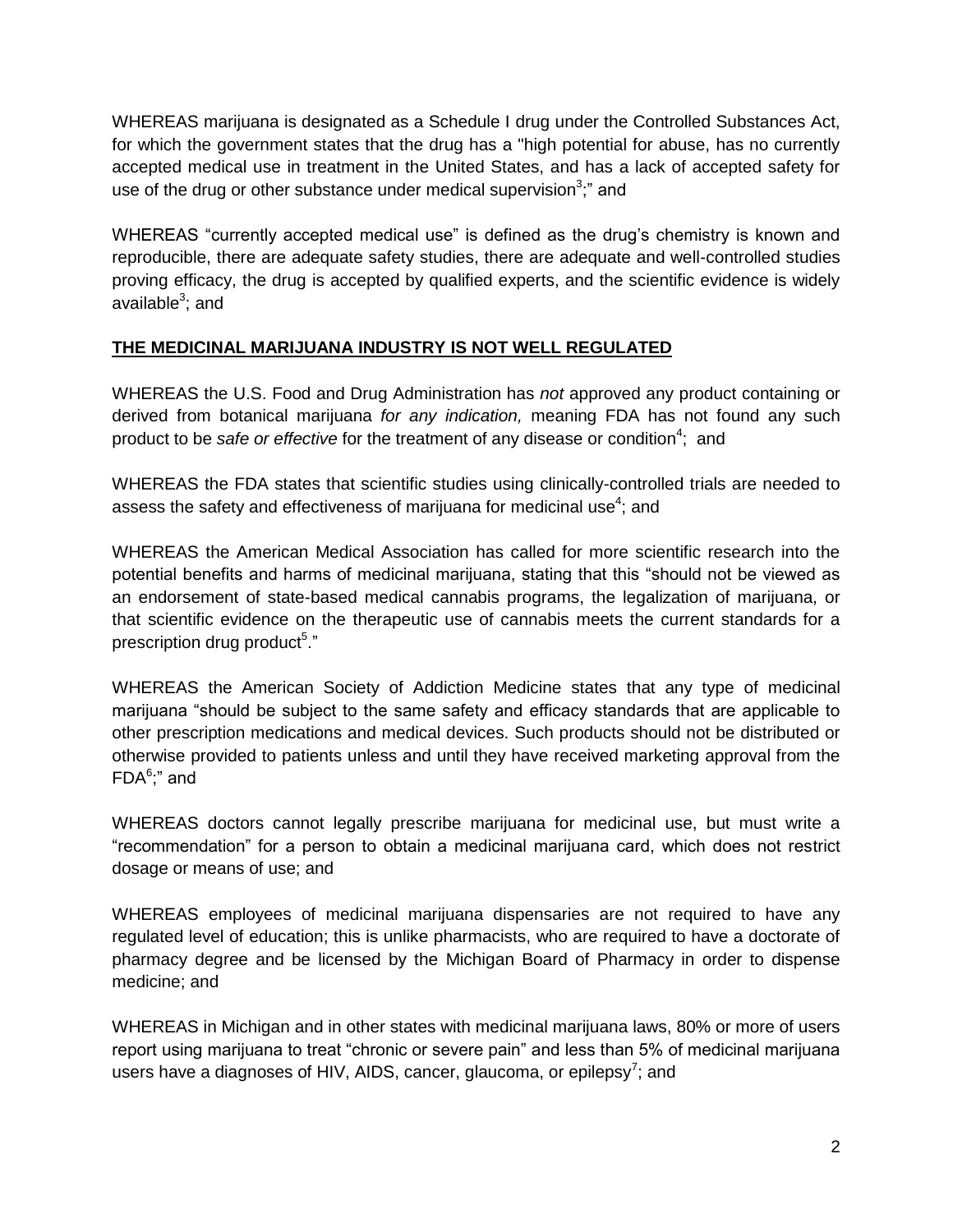WHEREAS the FDA *has* approved of the drugs Marinol and Syndros, which both contain synthetic forms of THC, to treat nausea and vomiting caused by cancer chemotherapy, as well as weight loss and poor appetite in patients with AIDS.<sup>4</sup> These drugs can be legally prescribed by a doctor, come in the form of a pill (Marinol) and liquid (Syndros), have regulated dosages, and are sold in pharmacies by licensed pharmacists and technicians; and

WHEREAS in the state of California, where medicinal marijuana was legalized in 1996, the average medical marijuana patient was found to be a 30-year-old white male with a history of alcohol and substance abuse and no history of life-threatening illnesses $^8$ ; and

WHEREAS residents of states with medical marijuana laws have abuse and dependence rates almost twice as high as states with no such laws<sup>16</sup>; and

WHEREAS the concentration of THC, the psychoactive substance in marijuana, has increased significantly from approximately 4% in the early 1980s to upward of 14% in 2014 $^{17}$ , increasing the risk of adverse effects and the potential for addiction<sup>9</sup>; and

WHEREAS marijuana-infused baked goods and candies, known as edibles, have a potency several times that of smoked marijuana; and

WHEREAS a large, nationally representative sample of U.S. adults found that more than 4 in 10 people who ever used marijuana went on to use other illicit drugs $^{22}$ ; and

WHEREAS the Centers for Disease Control has found that individuals who are addicted to marijuana are three times more likely to become addicted to heroin<sup>23</sup>; and

### **HARMFUL EFFECTS ON YOUTH**

WHEREAS the American Academy of Pediatrics states that the legalization of recreational and medicinal marijuana by many states has "created an environment in which marijuana increasingly is seen as acceptable, safe, and therapeutic;"<sup>9</sup> and

WHEREAS medicinal marijuana is easily diverted to youth<sup>10</sup>; and

WHEREAS the human brain is not fully developed until the early 20s, and the National Institute on Drug Abuse states that when individuals begin using marijuana as teenagers, marijuana can reduce thinking, memory, and learning functions and affects how the brain builds connections between the areas necessary for these functions<sup>11</sup>. The NIDA also states that marijuana's effects on these abilities may last a long time or even be permanent<sup>11</sup>; and

WHEREAS there is evidence that heavy use of marijuana as a teenager can result in a permanent IQ loss of up to eight points<sup>12</sup>; and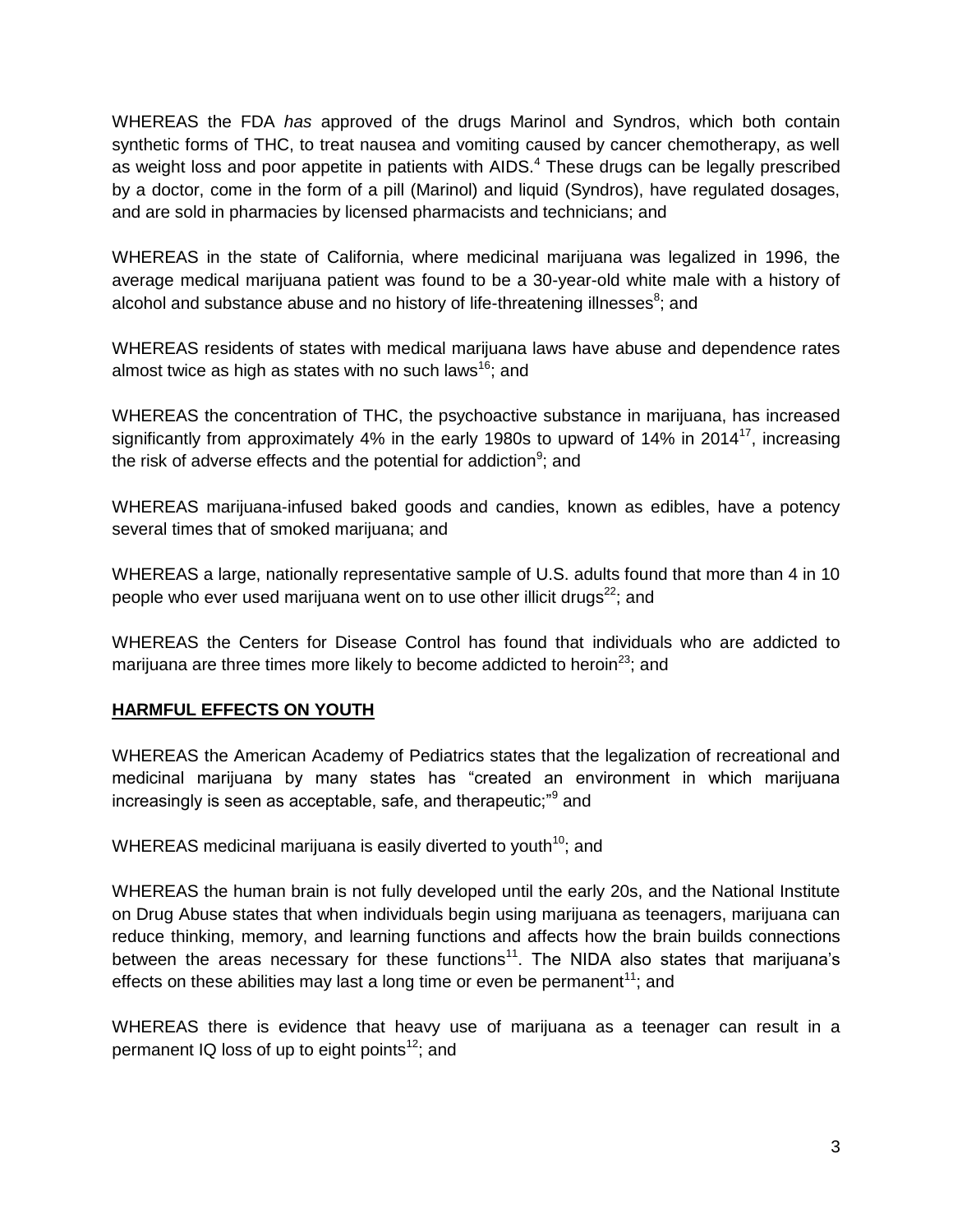WHEREAS marijuana use is linked to lower grades, higher likelihood of dropping out of school, and a lower likelihood of enrolling in college<sup>13</sup>; and

WHEREAS evidence suggests that marijuana use prior to driving increases the risk of being involved in a motor vehicle accident<sup>14</sup>; and

WHEREAS evidence suggests that marijuana use is likely to increase the risk of developing schizophrenia, other psychoses, and social anxiety disorders<sup>14</sup>. Heavy marijuana users are also more likely to report thoughts of suicide<sup>14</sup>; and

WHEREAS marijuana can be addictive and research shows that 1 in 6 individuals who use marijuana before the age of 18 will become addicted<sup>15</sup>; and

WHEREAS the percentage of youth who believe marijuana use is harmful is decreasing, and as perception of harm decreases, youth marijuana use increases<sup>18</sup>; and

WHEREAS states that have legalized marijuana have seen a surge in marijuana-related poison control calls, especially for children<sup>25</sup>; and

### **ADVERTISING & SPONSORSHIP**

WHEREAS the advertising of marijuana is currently unrestricted and unregulated in the State of Michigan; and

WHEREAS the American Academy of Pediatrics states that advertising has a pervasive influence on children and adolescents and may contribute significantly to substance use<sup>19</sup>; and

WHEREAS several marijuana products use colorful packaging and names that can be easily confused for similar food and candy products; and

WHEREAS as part of the Master Settlement Agreement, tobacco companies are not allowed to market or advertise directly or indirectly to youth, to use cartoons in marketing, or advertise on billboards $^{20}$ ; and

WHEREAS in the state of Colorado, where recreational and medicinal marijuana is legal, advertising retail marijuana is prohibited on TV, on radio, in print, and via the internet when 30 percent or more of the audience is reasonably expected to be under the age of 21. Advertising or signage that specifically targets individuals under the age of 21, including the use of cartoon characters, is also prohibited $21$ ; and

WHEREAS the state of Colorado prohibits the advertising of marijuana that is visible to members of the public from any street, sidewalk, park or other public place, including billboards $^{21}$ ; and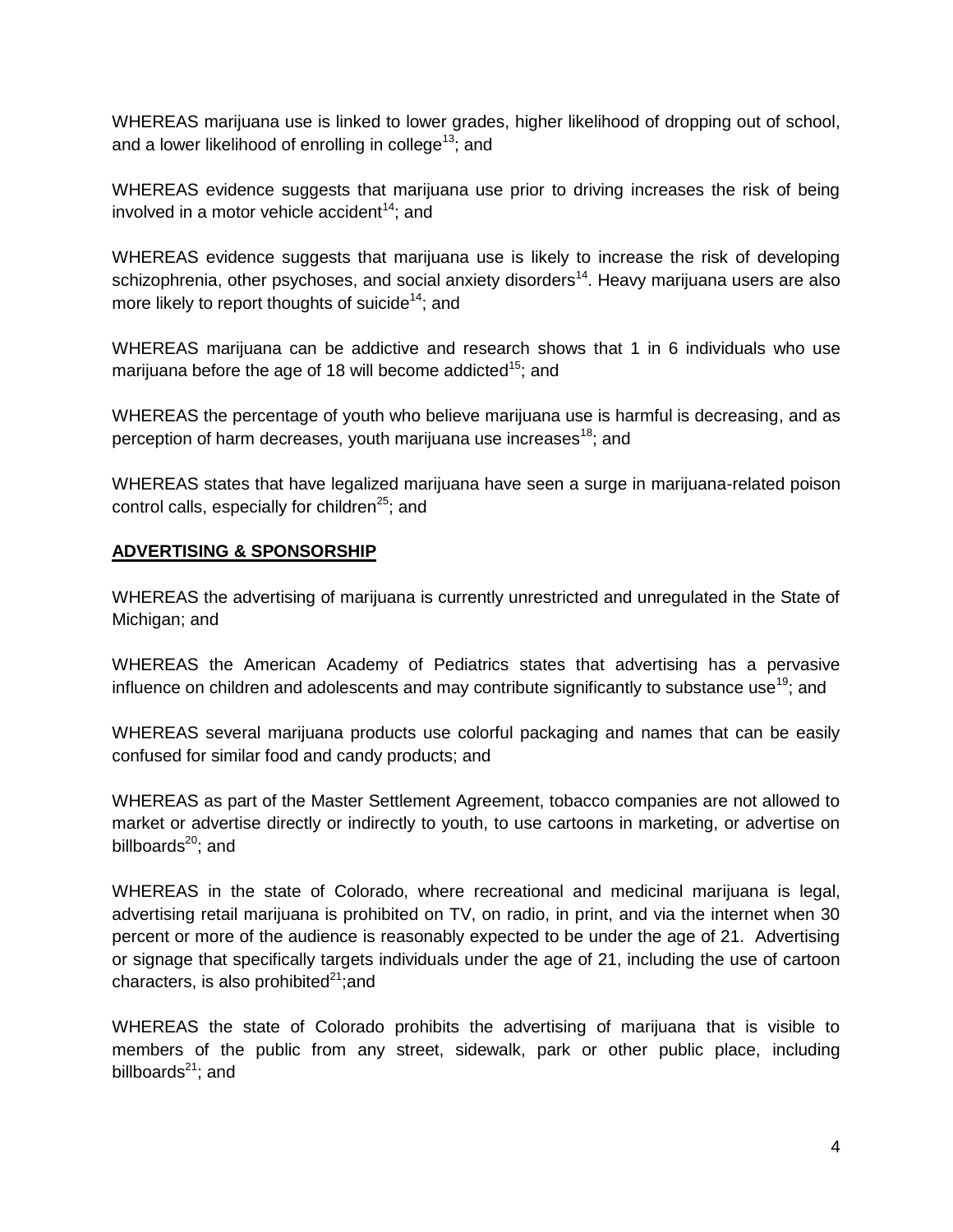WHEREAS as part of the Master Settlement Agreement, tobacco companies are not allowed to sponsor events in which the intended audience is comprised of a significant percentage of youth or in which any paid participants or contestants are youth $20$ ; and

WHEREAS in the state of Colorado, retail marijuana establishments are not allowed to sponsor charity, sporting or similar events unless the establishment has reliable evidence that no more than 30 percent of the audience at the event and/or viewing the advertising in connection with the event is reasonably expected to be under the age of  $21^{21}$ ; and

WHEREAS unlike free speech, commercial speech does not enjoy the same protections under the First Amendment of the U.S. Constitution;

**THEREFORE, BE IT RESOLVED** that the SRSLY Coalition, and the signatories of this resolution who represent a diverse set of community members, urges local governments to consider scientific facts and historical evidence in deciding what is best for our communities; and be it

**FURTHER RESOLVED** that the SRSLY Coalition urges local governments that have chosen not to adopt ordinances permitting medicinal marijuana facilities in their municipalities to make public comment or distribute an official press release announcing their forbearance; and, be it

**FURTHER RESOLVED** that the SRSLY Coalition urges local businesses and schools to refuse to allow advertising and signage for medicinal marijuana and/or the distribution of publications or media that have such advertising on their premises; and, be it

**FURTHER RESOLVED** that the SRSLY Coalition urges local organizations, non-profits, and schools to refuse donations or sponsorships from the medicinal marijuana industry; and, be it

**FURTHER RESOLVED** that the SRSLY Coalition urges public schools and administration to prohibit representatives from the medicinal marijuana industry to give presentations to students.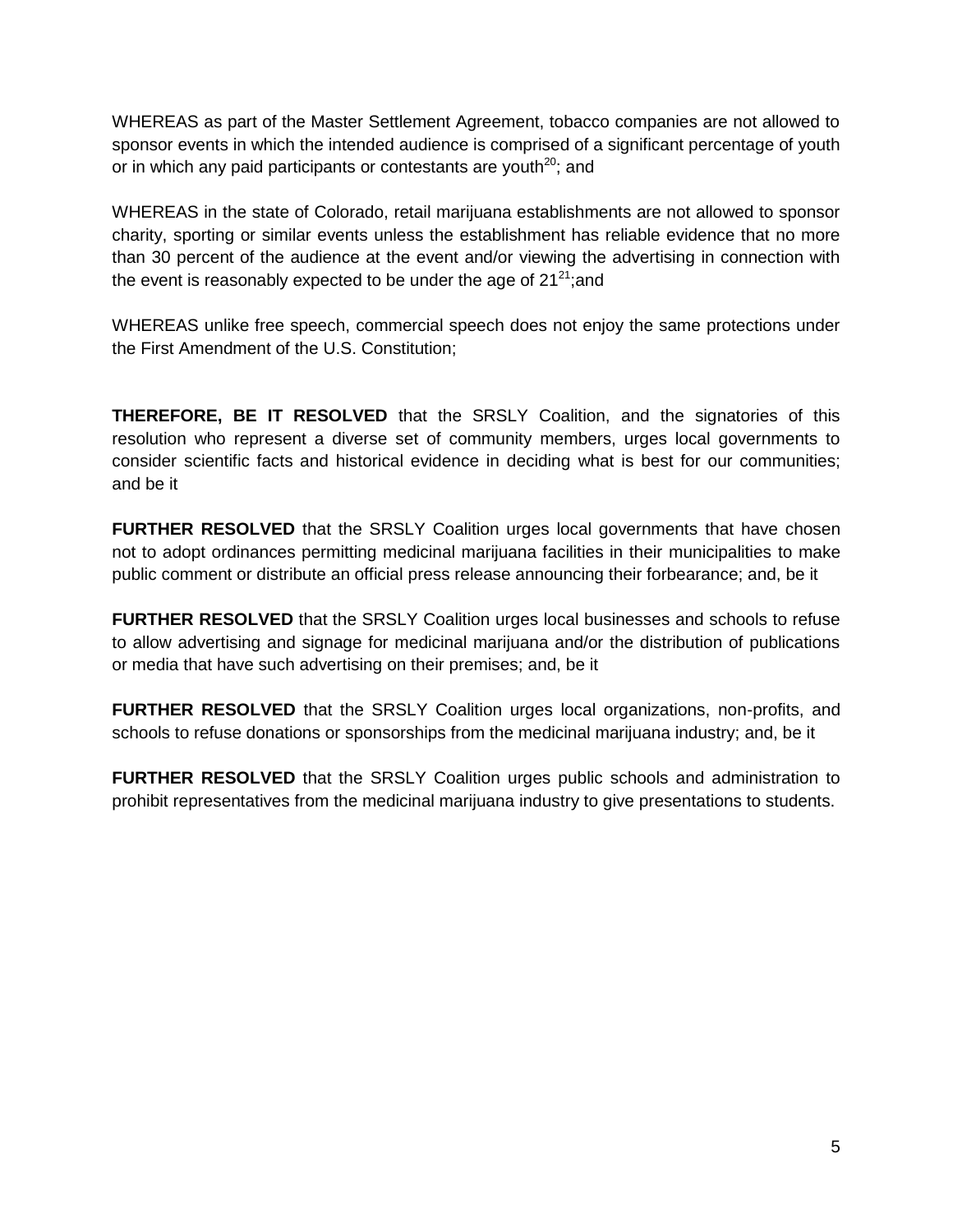### Works Cited

- 1. Urban Institute and Brookings Institute, 2012; Tax Policy Center, 2008
- 2. Rocky Mountain High Intensity Drug Trafficking Area. (2016). *The legalization of marijuana in Colorado: The impact* (Vol. 4). Retrieved from [http://www.rmhidta.org/html/2016%20FINAL%20Legalization%20of%20Marijuana%20in%20Colo](http://www.rmhidta.org/html/2016%20FINAL%20Legalization%20of%20Marijuana%20in%20Colorado%20The%20Impact.pdfv) [rado%20The%20Impact.pdfv](http://www.rmhidta.org/html/2016%20FINAL%20Legalization%20of%20Marijuana%20in%20Colorado%20The%20Impact.pdfv)
- 3. Title 21 United States Code (USC) Controlled Substances Act. Retrieved from <https://www.deadiversion.usdoj.gov/21cfr/21usc/>
- 4. U.S. Food & Drug Administration. (2017, February 28). *Public health focus - FDA and marijuana: Questions and answers.* Retrieved from <https://www.fda.gov/NewsEvents/PublicHealthFocus/ucm421168.htm>
- 5. Smart Approaches to Marijuana. *Public health organizations' positions on medical marijuana*. Retrieved from [https://learnaboutsam.org/the-issues/public-health-organizations-positions-on](https://learnaboutsam.org/the-issues/public-health-organizations-positions-on-medical-marijuana/)[medical-marijuana/](https://learnaboutsam.org/the-issues/public-health-organizations-positions-on-medical-marijuana/)
- 6. American Society of Addiction Medicine. (2015). *Public policy statement on marijuana, cannabinoids and legalization*. Retrieved from [http://www.asam.org/docs/default-source/public](http://www.asam.org/docs/default-source/public-policy-statements/marijuana-cannabinoids-and-legalization-9-21-2015.pdf?sfvrsn=0)[policy-statements/marijuana-cannabinoids-and-legalization-9-21-2015.pdf?sfvrsn=0](http://www.asam.org/docs/default-source/public-policy-statements/marijuana-cannabinoids-and-legalization-9-21-2015.pdf?sfvrsn=0)
- 7. Gaedeke, K. (n.d.). *Medical Marihuana Act statistical report with program information and financial data for fiscal year 2016*. Bureau of Professional Licensing. Retrieved from http://www.michigan.gov/documents/lara/Medical Marihuana Act -FY 2016 Statistical Report MCL 333.26426 and Program\_Information\_Section\_507\_546675 [\\_7.pdf](http://www.michigan.gov/documents/lara/Medical_Marihuana_Act_-_FY_2016_Statistical_Report_MCL_333.26426_and_Program_Information_Section_507_546675_7.pdf)
- 8. O'Connell, T.J. & Bou-Matar, C.B. (2007). Long term marijuana users seeking medical cannabis in California (2001–2007): demographics, social characteristics, patterns of cannabis and other drug use of 4117 applicants. *Harm Reduction Journal, 4*(16). Retrieved from <https://harmreductionjournal.biomedcentral.com/articles/10.1186/1477-7517-4-16>
- 9. Ryan, S. A., & Ammerman, S. D. (2017). Counseling parents and teens about marijuana use in the era of legalization of marijuana. *Pediatrics, 139*(3). Retrieved from <http://pediatrics.aappublications.org/content/early/2017/02/23/peds.2016-4069>
- 10. Salomonsen-Sautel, S., et al. (2012). Medical marijuana use among adolescents in substance abuse treatment. *Journal of American Academic Child & Adolescent Psychiatry, 51*(7). Retrieved from

https://www.atestinc.com/docs/MMJ\_Use\_Among\_Adolescents\_in\_SA\_Treatment\_July\_2012[1]. pdf

- 11. NIDA (2017). Marijuana. Retrieved from <https://www.drugabuse.gov/publications/drugfacts/marijuana>
- 12. Meier, M.H., Caspi, A., Ambler, A., et al. Persistent cannabis users show neuropsychological decline from childhood to midlife. *Proceedings of the National Academy of Sciences, 109*(40). Retrieved from<http://www.pnas.org/content/109/40/E2657.full>
- 13. Mccaffrey, D. F., Pacula, R. L., Han, B., & Ellickson, P. (2009). Marijuana use and high school dropout: the influence of unobservables. *Health Economics, 19*(11), 1281-1299. Retrieved from <https://www.ncbi.nlm.nih.gov/pmc/articles/PMC2910149/>
- 14. National Academies of Sciences, Engineering, and Medicine. (2017). *The health effects of cannabis and cannabinoids: Current state of evidence and recommendations for research.* Washington, DC: The National Academies Press. Retrieved from <http://nationalacademies.org/hmd/reports/2017/health-effects-of-cannabis-and-cannabinoids.aspx>
- 15. Lopez-Quintero, C., Cobos, J. P., Hasin, D. S., Okuda, M., Wang, S., Grant, B. F., & Blanco, C. (2011). Probability and predictors of transition from first use to dependence on nicotine, alcohol,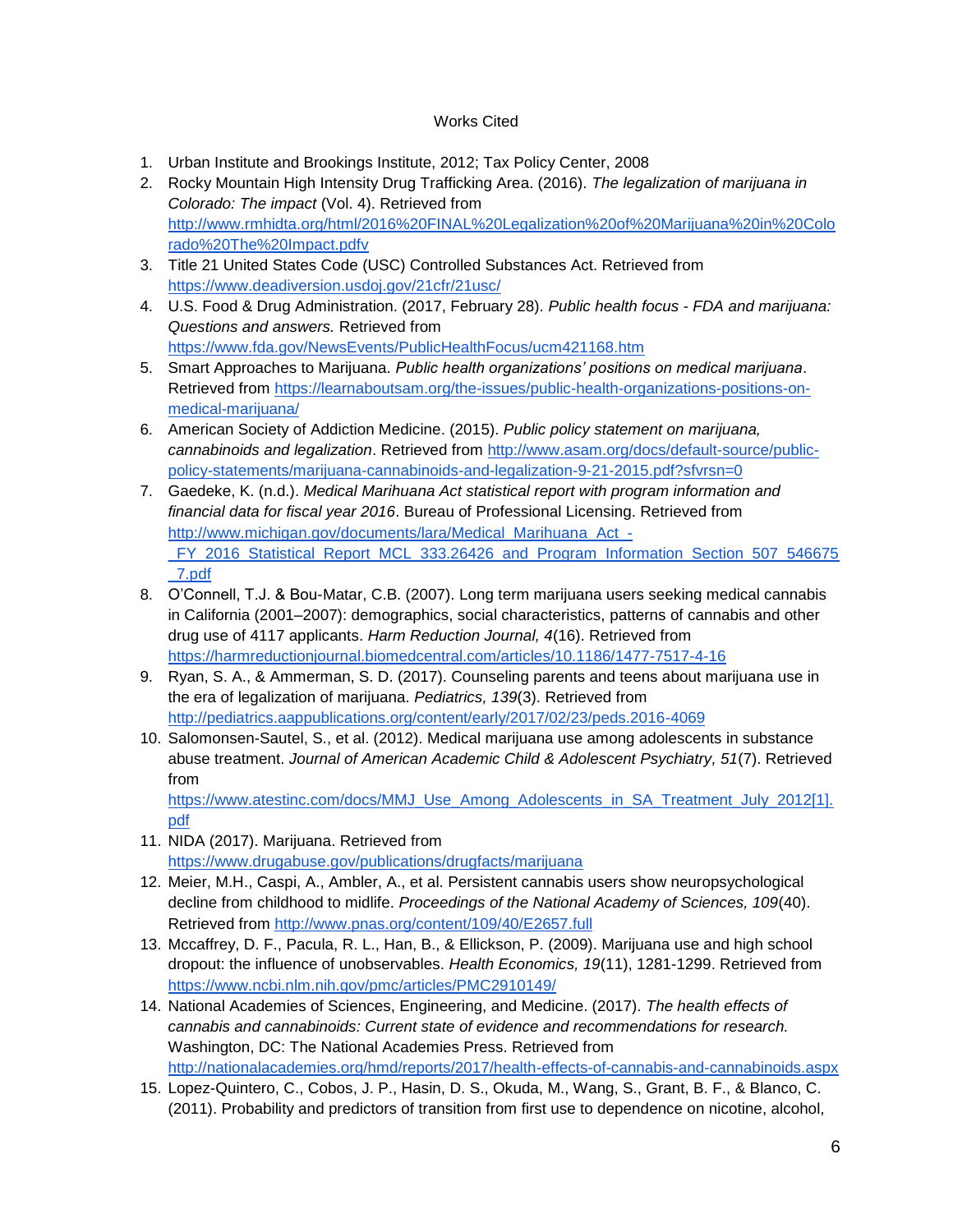cannabis, and cocaine: Results of the National Epidemiologic Survey on Alcohol and Related Conditions (NESARC). *Drug and Alcohol Dependence, 115*(1-2), 120-130. Retrieved from <https://www.ncbi.nlm.nih.gov/pmc/articles/PMC3069146/>

- 16. Cerda, M., et al. (2012). Medical marijuana laws in 50 states: Investigating the relationship between state legalization of medical marijuana and marijuana use, abuse and dependence. *Drug & Alcohol Dependence*, 120(1-3). Retrieved from <http://www.sciencedirect.com/science/article/pii/S0376871611002742>
- 17. Mehmedic, Z., et al. (2010). Potency trends of D9-THC and other cannabinoids in confiscated cannabis preparations from 1993 to 2008. *The Journal of Forensic Sciences, 55*(5). Retrieved from [http://www.academia.edu/11547588/Potency\\_Trends\\_of\\_%CE%949-](http://www.academia.edu/11547588/Potency_Trends_of_%CE%949-THC_and_Other_Cannabinoids_in_Confiscated_Cannabis_Preparations_from_1993_to_2008_) THC and Other Cannabinoids in Confiscated Cannabis Preparations from 1993 to 2008
- 18. Johnston, L.D., O'Malley, P.M., Miech, R.A., Bachman, J.G., & Schulenberg, J.E. (2016). *Monitoring the Future national survey results on drug use: 1975-2015*: *Overview: Key findings on adolescent drug use*. Ann Arbor, MI: Institute for Social Research, The University of Michigan. Retrieved from<http://www.monitoringthefuture.org/pubs/monographs/mtf-overview2015.pdf>
- 19. The Council on Communications and Media. (2010). Policy statement: Children, adolescents, substance abuse, and the media. *Pediatrics, 126*(4). Retrieved from <http://pediatrics.aappublications.org/content/126/4/791>
- 20. Master Settlement Agreement. Retrieved from [http://www.publichealthlawcenter.org/topics/tobacco-control/tobacco-control-litigation/master](http://www.publichealthlawcenter.org/topics/tobacco-control/tobacco-control-litigation/master-settlement-agreement)[settlement-agreement](http://www.publichealthlawcenter.org/topics/tobacco-control/tobacco-control-litigation/master-settlement-agreement)
- 21. Colorado Department of Revenue Marijuana Enforcement Division. (2013). Permanent rules related to the retail marijuana code. R1100 Series - Signage & Advertising. (107-117). Retrieved from

[//www.colorado.gov/pacific/sites/default/files/Retail%20Marijuana%20Rules,%20Adopted%20090](https://www.colorado.gov/pacific/sites/default/files/Retail%20Marijuana%20Rules,%20Adopted%20090913,%20Effective%20101513%5B1%5D_0.pdf) [913,%20Effective%20101513%5B1%5D\\_0.pdf](https://www.colorado.gov/pacific/sites/default/files/Retail%20Marijuana%20Rules,%20Adopted%20090913,%20Effective%20101513%5B1%5D_0.pdf)

- 22. Secades-Villa R, Garcia-Rodríguez O, Jin C J, Wang S, Blanco C. Probability and predictors of the cannabis gateway effect: A national study. *The International journal on drug policy*. 2015;26(2):135-142. Retrieved from<https://www.ncbi.nlm.nih.gov/pmc/articles/PMC4291295/>
- 23. Centers for Disease Control. *Today's heroin epidemic infographics more people at risk, multiple drugs abused*. CDC, 7 July 2015. Retrieved from <https://www.cdc.gov/vitalsigns/heroin/infographic.html>
- 24. National District Attorneys Association. *Marijuana Policy: The State and Local Prosecutors' Perspective.* (2017). Retrieved from <http://www.ndaa.org/pdf/NDAA%20White%20Paper%20on%20Marijuana.pdf>
- 25. Rocky Mountain Poison and Drug Center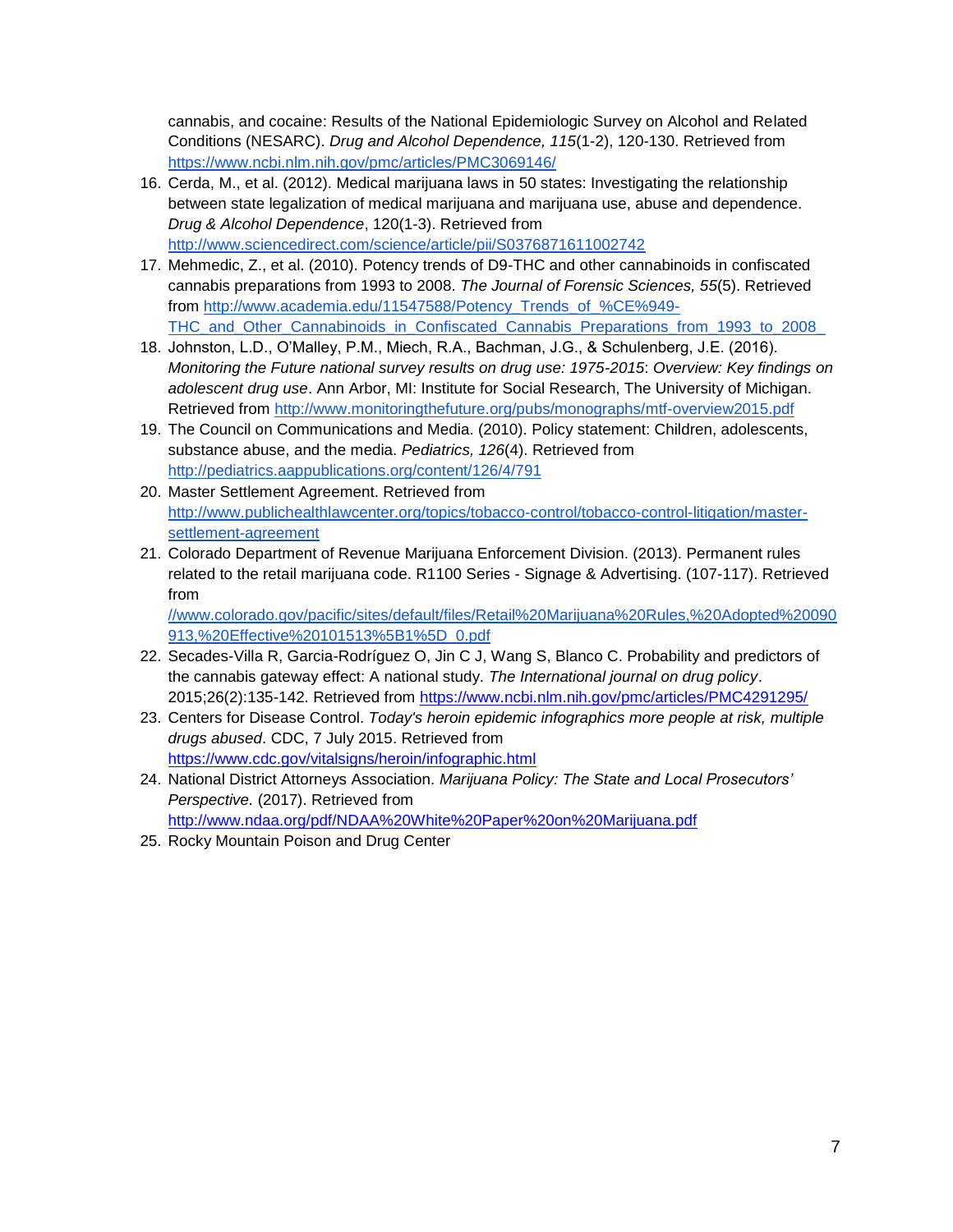TO: Board of Education

Sharon Raschke, CFO ABOUT FROM:

DATE: June 5, 2017

 $RE:$ 2017-18 Budget Hearing

The Board will hear public comments related to the approval and adoption of the 2017-18 operating budget. The 2017 property tax millage rate proposed to be levied to support the proposed budget is also a subject of this hearing.

The Notice of Public Hearing was advertised in the May 25, 2017 issue of The Sun Times News.

The 2017-18 General Appropriation of the General Fund, General Appropriation of the Food Services Fund, and General Appropriation of the Community Service Fund was made available for public inspection at the offices of the Dexter Community Schools, 7714 Ann Arbor St., Dexter. The detailed backup to the budget was also available.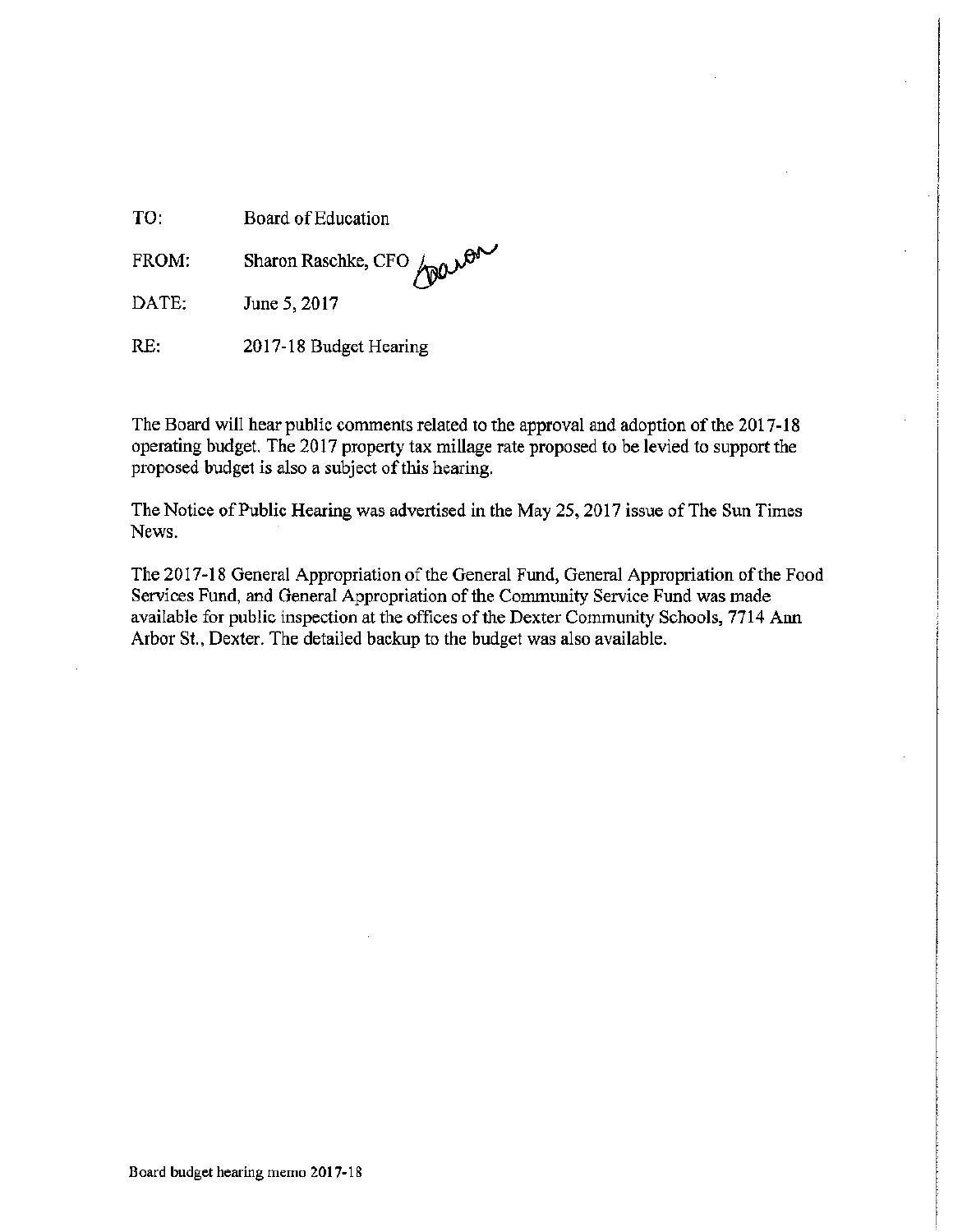

Dear Dr. Timmis and The Dexter Board of Education.  $5/4/17$ 

After more than 28 years of teaching exclusively in Dexter, I have decided it is time for me to retire. My official retirement date will be the end of this school year, June 16<sup>th</sup>, 2017.

It is a very emotional time, and I feel fortunate to be in a position to move on to the next chapters of my life while I still love teaching. I have only positive feelings and memories to reflect back on throughout my career. I've worked hard to help create a cohesive, wellbalanced Lifetime Fitness Program. My hope is that Dexter will continue to prioritize and value the health and wellness of our students by maintaining strong Physical Education programs at every grade level. In a technology driven day and time when activity levels are declining, it's even more important than ever to teach students how and why movement's important.

During my time in Dexter, I have experienced unconditional support and encouragement from the administration and my colleagues. Students have brought joy and purpose to my every day. I have taught what I am passionate about, health, fitness, and science. How can I express the gratitude and appreciation I feel at having the opportunity to work in such a wonderful place? I will miss the students and all of the staff tremendously!

The support from administration, colleagues (specifically Fred Ligrow), and my husband, during the years where our son's health has been in crisis, has allowed me to keep teaching, doing what I Love best. In addition, the opportunity to work at 80 percent provided my family with the day off each week to schedule necessary therapies for our son. Allowing for a reduced schedule has been a blessing, and my hope is that this practice is continued for others in situations where it is deemed necessary.

My future will include being the major player on the team to help our son recover from his health challenges so that he becomes a more confident and independent member of our society. Balancing this, I will be spending time in my daughter, son-in-law, and grandson's lives.

Surely health and wellness will continue to be a focus in my life as I pursue other avenues allowing me to grow as an individual. You will see me actively involved in the community!

Thank you all once again for your leadership during these wonderful years,

Sincerely,

**Marsha Meyerhoff**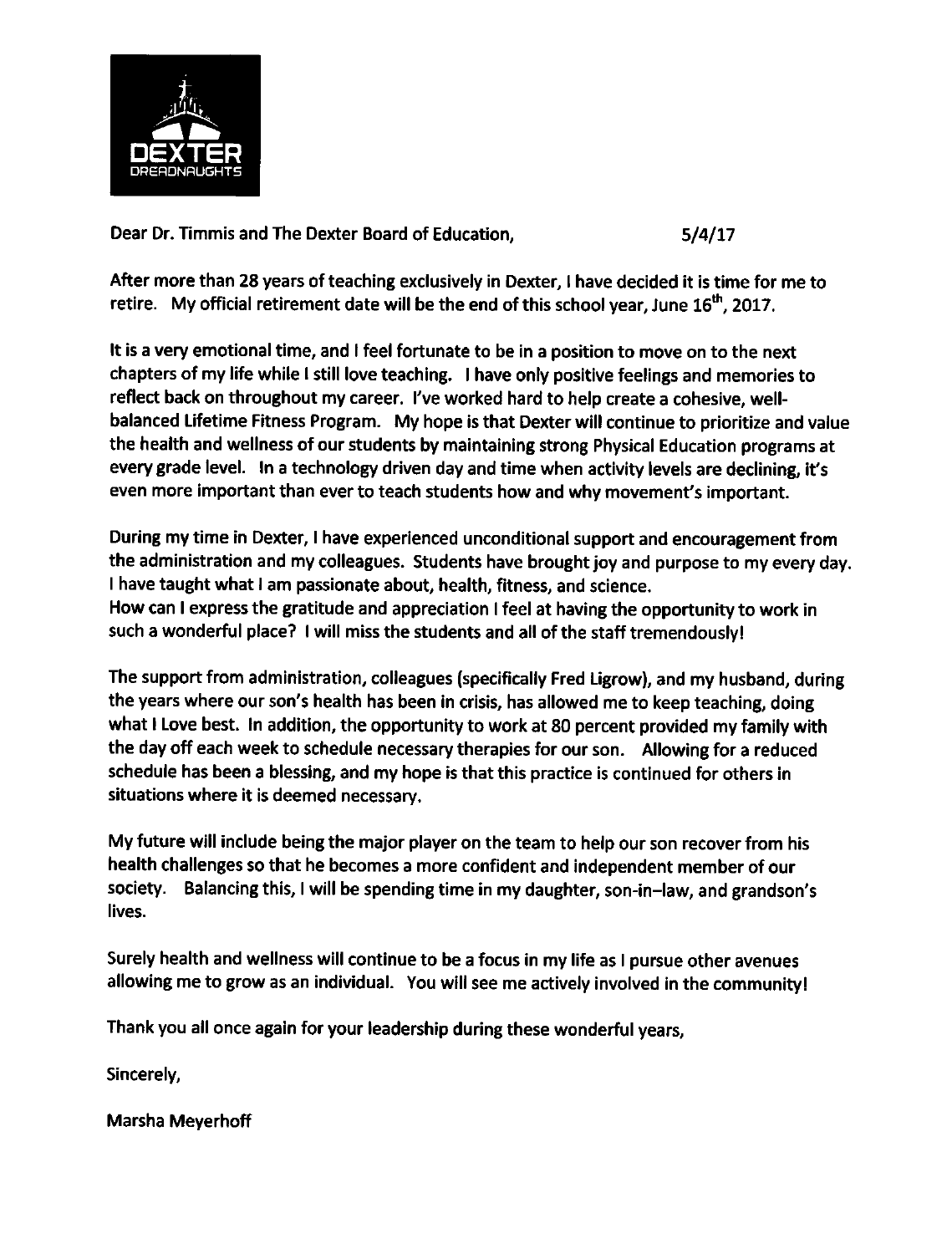March 12,2017

Margaret Thiele

Dr. Chris Timmis 7714 Ann Arbor St. Dexter, MI 48130

Dear Dr. Timmis and School Board Members.

I am writing to notify you of my intent to retire from teaching in the Dexter Community Schools at the end of this. the 2016-17 school year. Because I have a summer birthday (August 4), I will qualify for full retirement with an effective date of September 1, 2017. Therefore, I  $\cdot$  ill file my paper work with MSPSERS to indicate an effective date of September 1, 2017.

Thank you for the confidence and trust that you, as a Superintendent and as a School Board, have

shown by giving me the opportunity to work for the Dexter Community Schools these many years and teach literally hundreds of Dexter students. It has been an amazing experience.

With gratitude,

Aret Thiele, DMA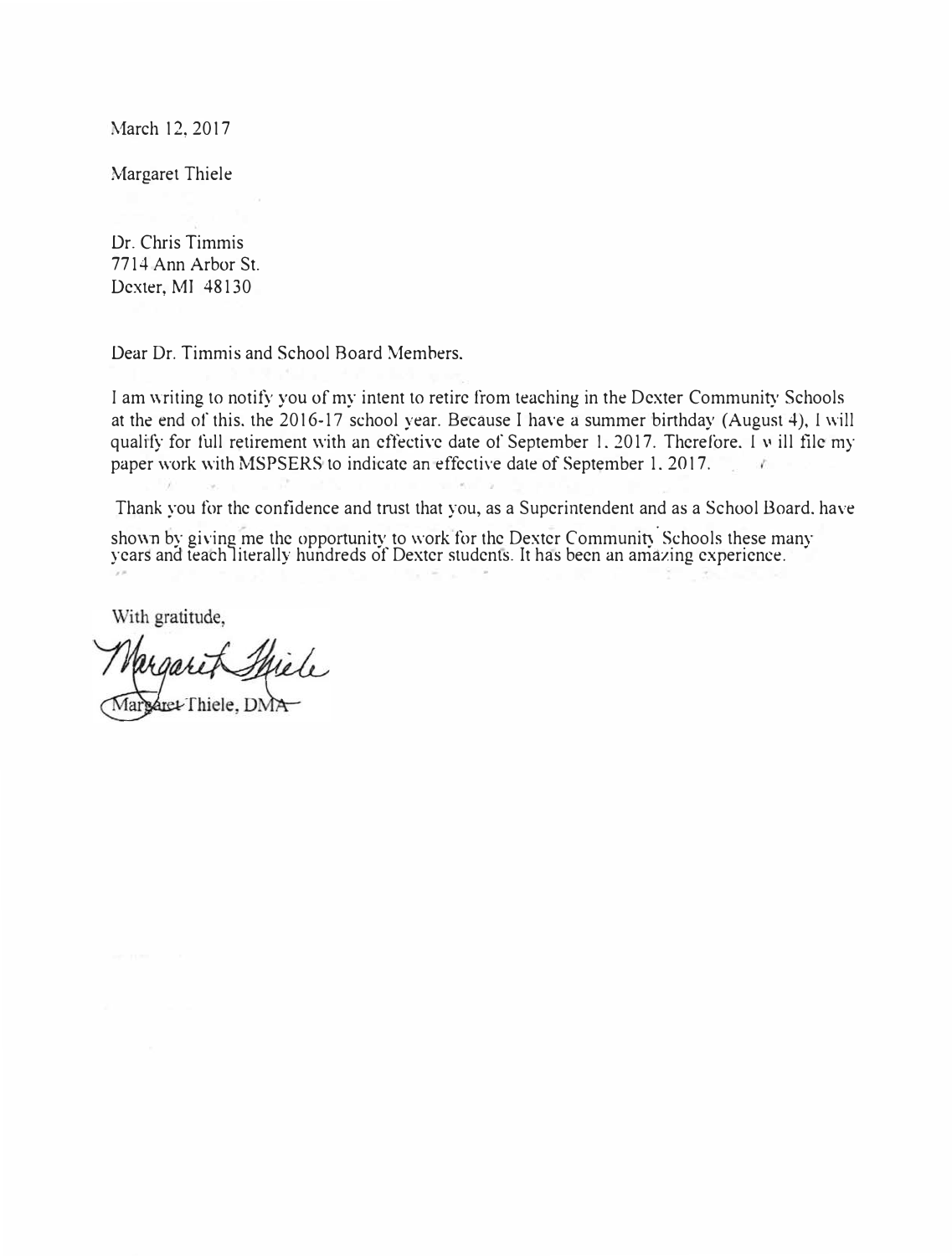

*Upon request to the Superintendent, the District shall make reasonable accommodation for a person with disabilities to be able to participate in meetings.*

## **All meetings are held at the Creekside Media Center at 7:00 PM unless otherwise noted.**

| <b>DAY</b>       | <b>DATE</b>                   | <b>HOLIDAYS / NO SCHOOL DAYS</b>                 |
|------------------|-------------------------------|--------------------------------------------------|
| Monday           | July 24*                      | <b>Business Meeting</b>                          |
| Monday<br>Monday | August 7*<br>August 21*       |                                                  |
| Monday<br>Monday | September 11<br>September 25  | Labor Day = Sept. $4$                            |
| Monday<br>Monday | October 9<br>October 23       |                                                  |
| Monday           | November 13                   | Thanksgiving = Nov. 23 & 24                      |
| Monday           | December 11                   | Winter Break = Dec. $25$ - Jan. 5                |
| Monday<br>Monday | January 8, 2018<br>January 22 | <b>Organizational Meeting</b><br>$MLK = Jan. 15$ |
| Monday<br>Monday | February 12<br>February 26    | President's Day = Feb. 19                        |
| Monday           | March 19                      |                                                  |
| Monday<br>Monday | April 9<br>April 23           | Spring Break = March $26-30$                     |
| Monday<br>Monday | May 7<br>May 21               | Memorial Day = May 28                            |
| Monday<br>Monday | June 11<br>June 25*           |                                                  |

**\*** These meetings will be held in the Copeland Boardroom, 7714 Ann Arbor St.

**Note:** Board of Education workshop(s) may be set during the year and will be posted prior to meetings.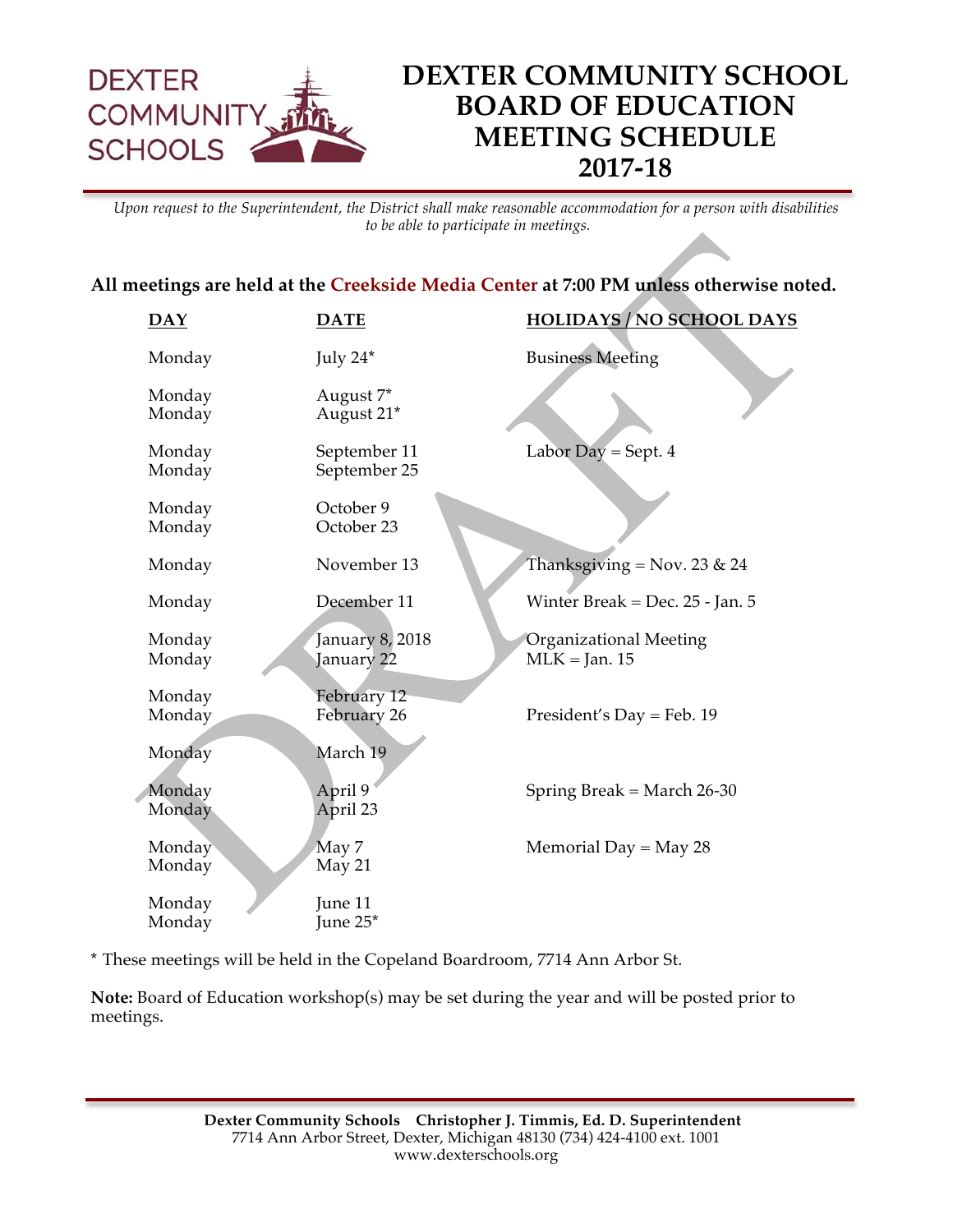

Vicki Allie Angela Anderson Jamie Aumend Bill Bernard Narda Black Will Blodgett Jennifer Bryson Autumn Campbell Patti Cassavant Karen Connell Karen Conroy Kim Covert Jeff Dagg (3) Casey Dolen Jen Drenner Denise Dutcher Nik Eberly Pam Fischer Brook Fraley Patrtick Glynn Andrew Golin Dori Gross Alex Heidtke Megan Hendricks Chris Hoelscher Mitchell Houghtaling Alex Janosi Mollie Kemp (2) Cheryl Kessler Beau Kimmey Roxanne Kohler (2) Dave Kozakiewicz Sam Krahn

# **Dexter Community Schools Nice Job Notes APRIL 2017**

Kris Kreiner (2) Sam Latshaw Jess Leonard Paige Lumpiesz Lucy Mast Rick Munir Meredith Nickerson Samantha Oliver Linda Paciorka Robin Radcliff Mark Rakowski Sharon Raschke Tammy Reich Karen Rozema Martin Ruhlig Sarah Russell Rex Sanders Lori Schmidt Alex Shehab Gina Star Jen Steele Stephen Sterlitz Carmen Stinebaugh Neil Stinebaugh Lauren Straub Rylan Teddy David Teddy Dr. Timmis Anna Tyrell Karen Walls Jane Webby Mike Williams Stacey Wing

# **APRIL TOTAL = 71 RUNNING TOTAL = 34,499**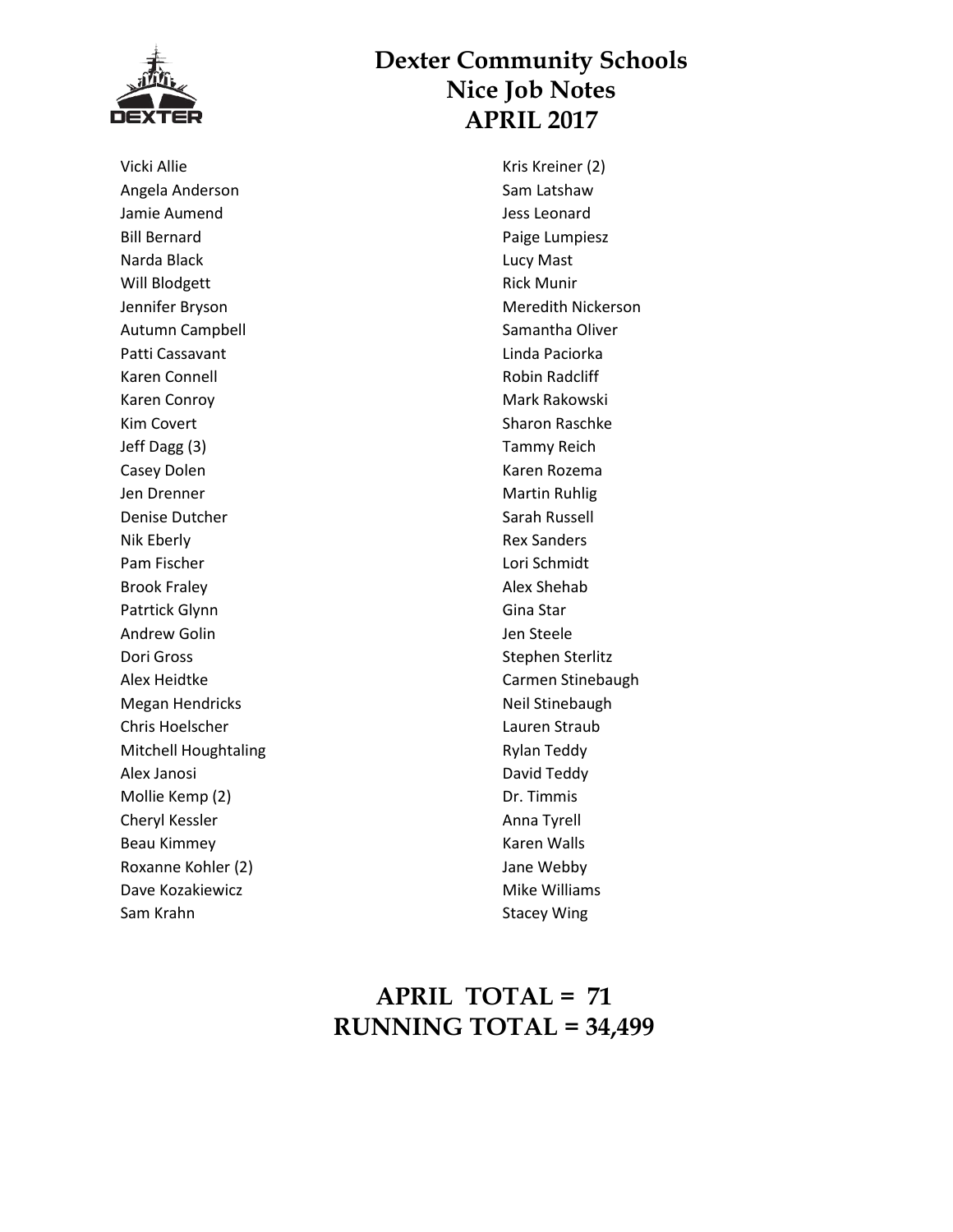### DRAFT PENDING APPROVAL AT NEXT COMMITTEE MEETING

# **Dexter Board of Education Personnel Committee Minutes**

| Date:             | May 15, 2017                                                 |
|-------------------|--------------------------------------------------------------|
| Location:         | Copeland                                                     |
| Time:             | 3:00-3:30pm                                                  |
| <b>Attendees:</b> | Julie Schumaker (chair), Michael Wendorf, Supt. Chris Timmis |
| Absent:           | Dick Lundy                                                   |

### **Discussion**

- 1. Superintendent's performance-based pay for 2016-17. The Superintendent's contract includes annual performance-based pay of up to a maximum percentage of 10% of the base salary per contract year (July1-June 30). Criteria and weighting determined annually by June 30<sup>th</sup> of the preceding year by the Board and Superintendent. The Personnel Committee recommends that annual performance-based pay be 8% of the base salary for 2016-17 (\$145,000).
- 2. Student growth and achievement goals for 2017-18. The committee reviewed the current student achievement and growth goals and recommend that they be continued and serve as the criteria for performance-based pay for 2017-18. Proposed goals to be achieved by June 2018 include:
	- 1) 4-year graduation rate will meet or exceed 94%;
	- 2) K-8 students will exhibit an upward trend in average reading and math scores on the NWEA;
	- 3) HS student enrollment in AP, IB and dual enrollment courses will be maintained at similarly high levels compared to 2014-15:
	- 4) All buildings will have personalized learning opportunities available to students; and
	- 5) All buildings will have a Response to Intervention (RTI)/Multi-Tier System of Supports (MTSS) system to identify meaningful negative changes in students with regard to academics, behavior and social/emotional changes.

These goals will be recommended to the Board for approval.